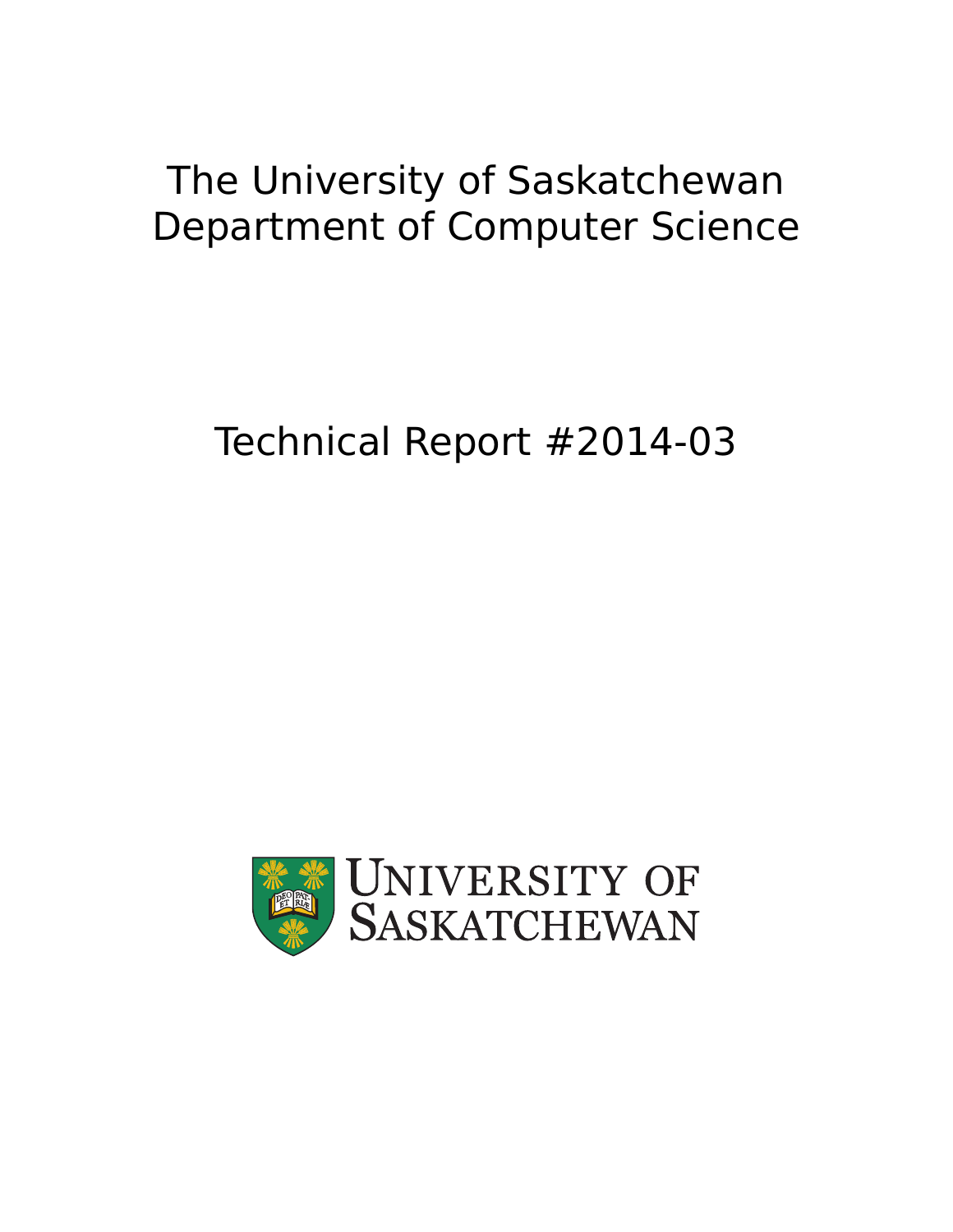# Deletion Operations on Deterministic Families of Automata <sup>∗</sup>

Joey Eremondi

Department of Information and Computing Sciences, Utrecht University, P.O. Box 80.089 3508 TB Utrecht, The Netherlands j.s.eremondi@students.uu.nl

> Oscar H. Ibarra Department of Computer Science, University of California, Santa Barbara, CA 93106, USA ibarra@cs.ucsb.edu

Ian McQuillan Department of Computer Science, University of Saskatchewan Saskatoon, SK S7N 5A9, Canada mcquillan@cs.usask.ca

December 8, 2014

#### Abstract

Many different deletion operations are investigated applied to languages accepted by one-way and two-way deterministic reversal-bounded multicounter machines as well as finite automata. Operations studied include the prefix, suffix, infix and outfix operations, as well as left and right quotient with languages from different families. It is often expected that language families defined from deterministic machines will not be closed under deletion operations. However, here, it is shown that one-way deterministic reversal-bounded multicounter languages are closed under right quotient with languages from many different language families; even those defined by nondeterministic machines such as the context-free languages, or languages accepted by nondeterministic pushdown machines augmented by any number of reversal-bounded counters. Also, it is shown that when starting with one-way deterministic machines with one counter that makes only one reversal, taking the left quotient with languages from many different language families, again including those defined by

<sup>∗</sup>The research of O. H. Ibarra was supported, in part, by NSF Grant CCF-1117708. The research of I. McQuillan was supported, in part, by the Natural Sciences and Engineering Research Council of Canada.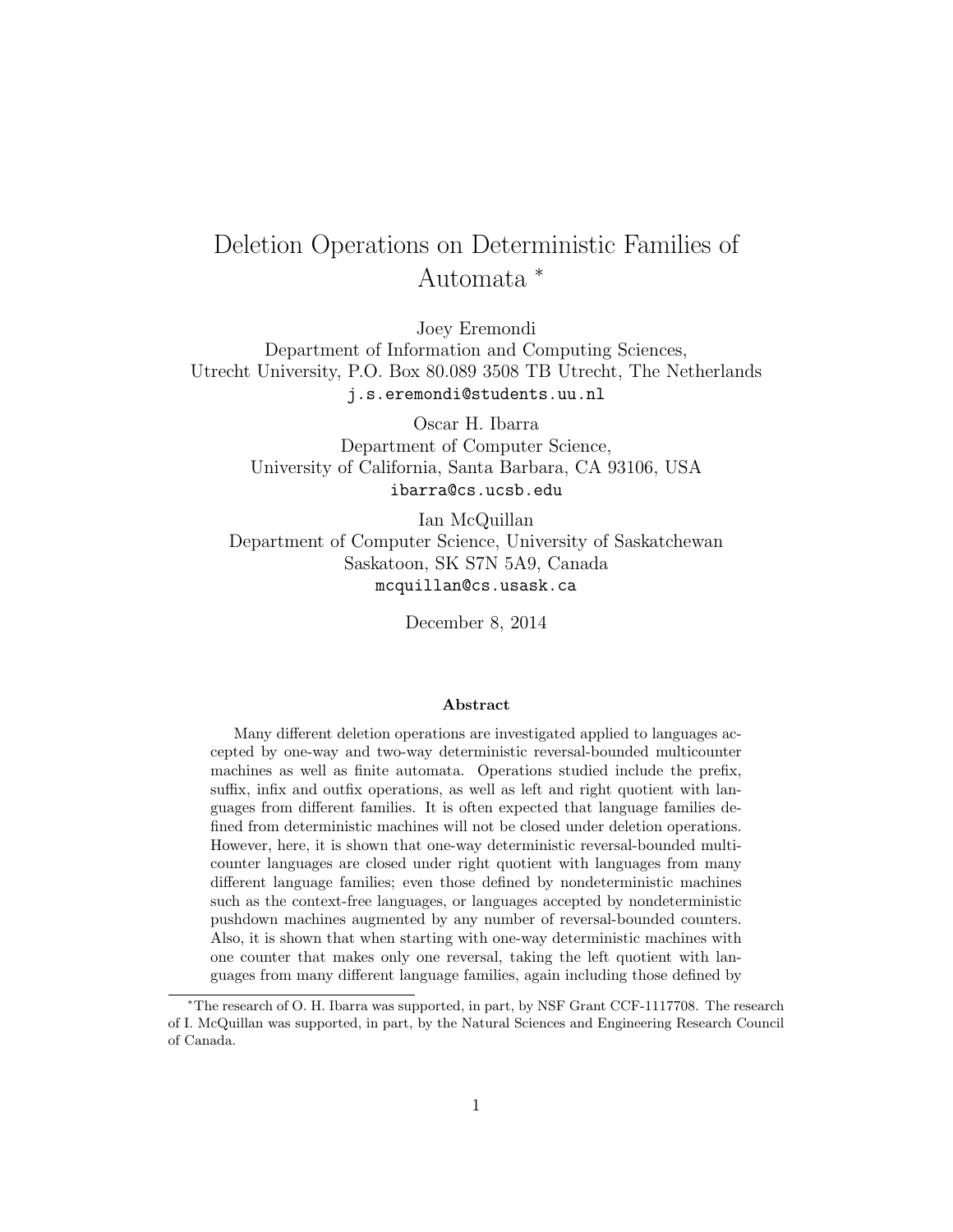nondeterministic machines such as the context-free languages, yields only oneway deterministic reversal-bounded multicounter languages (by increasing the number of counters). However, if there are even just two more reversals on the counter, or a second 1-reversal-bounded counter, taking the left quotient (or even just the suffix operation) yields languages that can neither be accepted by deterministic reversal-bounded multicounter machines, nor by 2-way nondeterministic machines with one reversal-bounded counter. A number of other results with deletion operations are also shown.

# 1 Introduction

This paper involves the study of various types of deletion operations applied to languages accepted by one-way deterministic reversal-bounded multicounter machines (DCM). These are machines that operate like finite automata with an additional fixed number of counters, where there is a bound on the number of times each counter switches between increasing and decreasing [1, 8]. These languages have many decidable properties, such as emptiness, infiniteness, equivalence, inclusion, universe and disjointness [8].

These machines have been studied in a variety of different applications, such as to membrane computing, verification of infinite-state systems and Diophantine equations.

Recently, in [3], a related study was conducted for insertion operations; specifically operations defined by ideals obtained from the prefix, suffix, infix and outfix relations, as well as left and right concatenation with languages from different language families. It was found that languages accepted by one-way deterministic reversalbounded counter machines with one reversal-bounded counter are closed under right concatenation with  $\Sigma^*$ , but having two 1-reversal-bounded counters and right concatenating  $\Sigma^*$  yields languages outside of DCM and 2DCM(1) (languages accepted by two-way deterministic machines with one counter that is reversal-bounded). It also follows from this analysis that the right input end-marker is necessary for even one-way deterministic reversal-bounded counter machines, when there are at least two counters. Also, concatenating  $\Sigma^*$  to the left of some one-way deterministic 1reversal-bounded one counter languages yields languages that are neither in DCM nor  $2DCM(1)$ . Other recent results on reversal-bounded multicounter languages includes a technique to show languages are outside of DCM [2].

# 2 Preliminaries

The set of non-negative integers is denoted by  $\mathbb{N}_0$ , and the set of positive integers by N. For  $c \in \mathbb{N}_0$ , let  $\pi(c)$  be 0 if  $c = 0$ , and 1 otherwise.

We assume knowledge of standard formal language theoretic concepts such as languages, finite automata, determinism, nondeterminism, semilinearity, recursive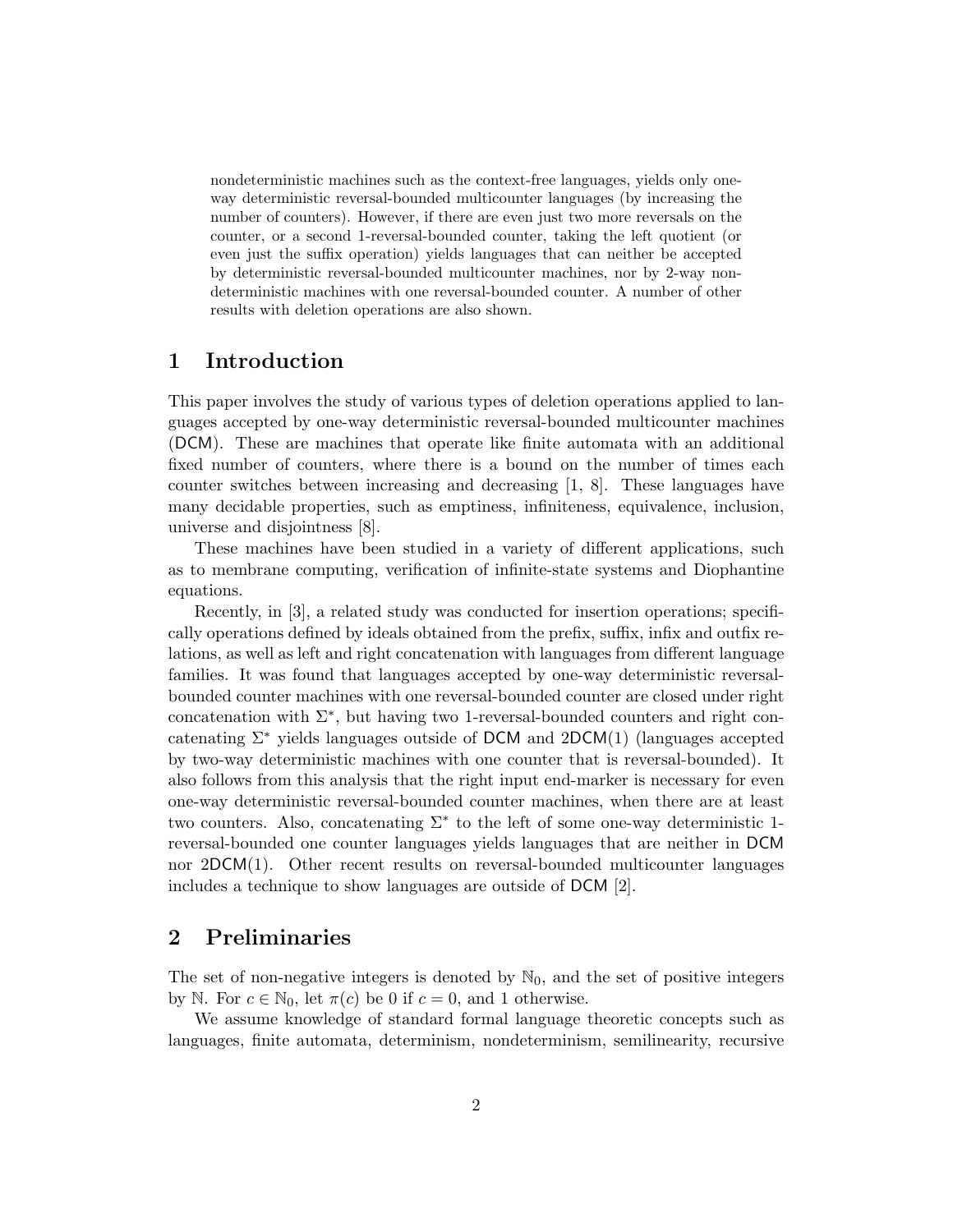and recursively enumerable languages [1, 7]. Next, we will give some notation used in the paper. The empty word is denoted by  $\lambda$ . If  $\Sigma$  is a finite alphabet, then  $\Sigma^*$  is the set of all words over  $\Sigma$  and  $\Sigma^+ = \Sigma^* \setminus {\{\lambda\}}$ . For a word  $w \in \Sigma^*$ , if  $w = a_1 \cdots a_n$ where  $a_i \in \Sigma$ ,  $1 \leq i \leq n$ , the length of w is denoted by  $|w| = n$ , and the reversal of w is denoted by  $w^R = a_n \cdots a_1$ . A language over  $\Sigma$  is any subset of  $\Sigma^*$ . Given a language  $L \subseteq \Sigma^*$ , the complement of  $L, \Sigma^* \backslash L$  is denoted by  $\overline{L}$ . Given two languages  $L_1, L_2$ , the left quotient of  $L_2$  by  $L_1, L_1^{-1}L_2 = \{y \mid xy \in L_2, x \in L_1\}$ , and the right quotient of  $L_1$  by  $L_2$  is  $L_1 L_2^{-1} = \{x \mid xy \in L_1, y \in L_2\}.$ 

A language L is *word-bounded* or simply *bounded* if  $L \subseteq w_1^* \cdots w_k^*$  for some  $k \geq 1$  and (not-necessarily distinct) words  $w_1, \ldots, w_k$ . Further, L is letter-bounded if each  $w_i$  is a distinct letter. Also, L is bounded-semilinear if  $L \subseteq w_1^* \cdots w_k^*$  and  $Q = \{(i_1, ..., i_k) \mid w_1^{i_1} \cdots w_k^{i_k} \in L\}$  is a semilinear set [10].

Notation for common word and language operations used throughout the paper are now presented.

**Definition 1.** For a language  $L \subseteq \Sigma^*$ , the prefix, suffix, infix and outfix operations are defined by:

- $\text{pref}(L) = \{w \mid wx \in L, x \in \Sigma^*\},\$
- suff(L) = { $w | xw \in L, x \in \Sigma^*$  },
- inf(L) = { $w | xwy \in L, x, y \in \Sigma^*$  },
- outf $(L) = \{ xy \mid xwy \in L, w \in \Sigma^* \}.$

Note that  $\text{pref}(L) = L(\Sigma^*)^{-1}$  and  $\text{suffix}(L) = (\Sigma)^{-1}L$ . The outfix operation has been generalized to the notion of embedding [11]:

**Definition 2.** The m-embedding of language  $L \subseteq \Sigma^*$  is the following: emb $(L, m)$  =  $\{w_0 \cdots w_m \mid w_0 x_1 \cdots w_{m-1} x_m w_m \in L, w_i \in \Sigma^*, 0 \le i \le m, x_j \in \Sigma^*, 1 \le j \le m\}.$ 

Note that  $\text{outf}(L) = \text{emb}(L, 1)$ .

A nondeterministic multicounter machine is a finite automaton augmented by a fixed number of counters. The counters can be increased, decreased, tested for zero, or tested to see if the value is positive. A multicounter machine is reversal-bounded if every counter makes a fixed number of changes between increasing and decreasing.

Formally, a one-way k-counter machine is a tuple  $M = (k, Q, \Sigma, \emptyset, \delta, q_0, F)$ , where  $Q, \Sigma, \mathcal{S}, q_0, F$  are respectively the finite set of states, the input alphabet, the right input end-marker, the initial state in  $Q$ , and the set of final states that is a subset of Q. The transition function  $\delta$  (defined as in [8] except with only a right endmarker since we only use one-way inputs) is a mapping from  $Q \times (\Sigma \cup \{\$\}) \times \{0,1\}^k$ into  $Q \times \{S, R\} \times \{-1, 0, +1\}^k$ , such that if  $\delta(q, a, c_1, \ldots, c_k)$  contains  $(p, d, d_1, \ldots, d_k)$ and  $c_i = 0$  for some i, then  $d_i \geq 0$  to prevent negative values in any counter. The direction of the input tape head movement is given by the symbols S are R for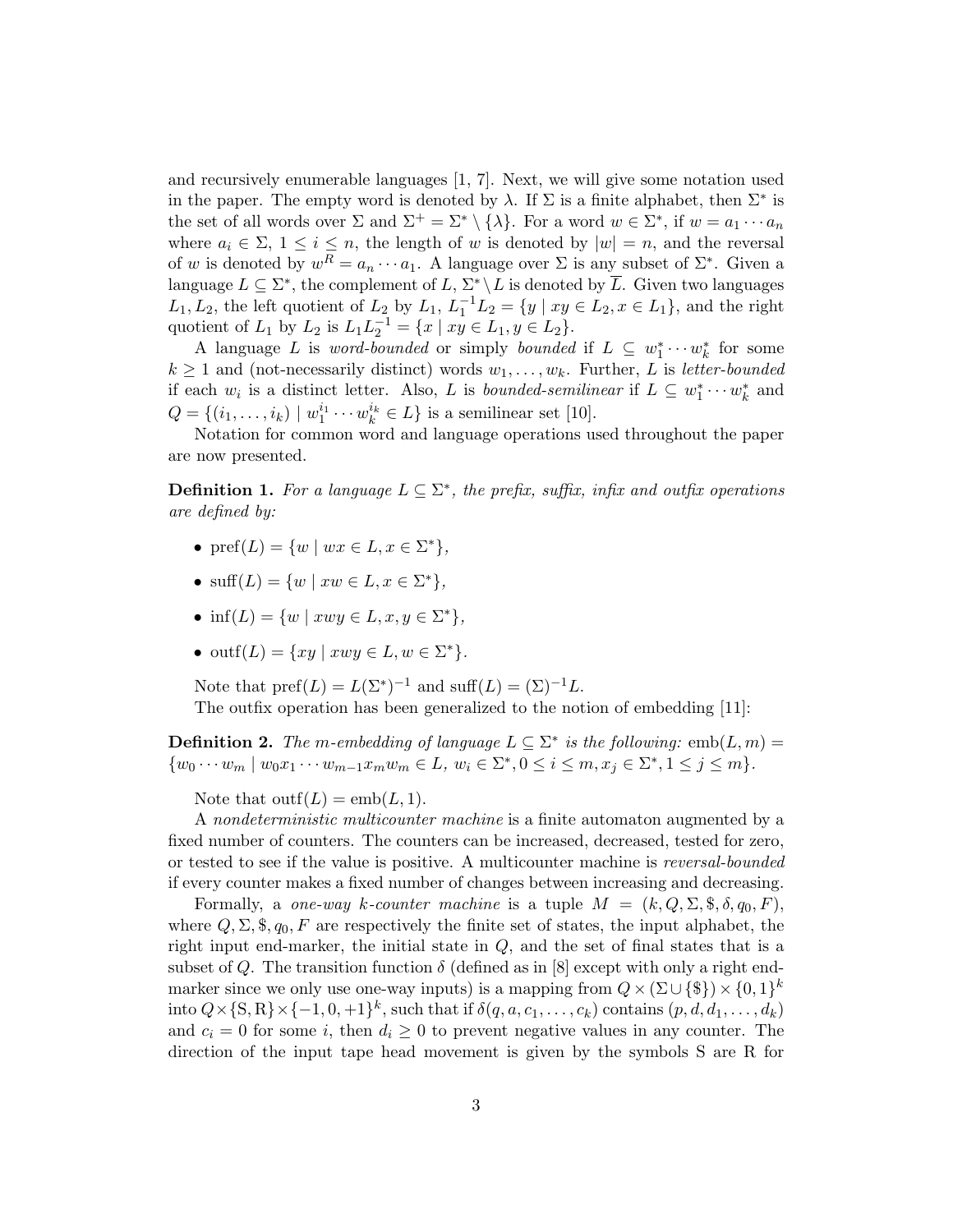either stay or right respectively. The machine M is deterministic if  $\delta$  is a function. A configuration of M is a  $k + 2$ -tuple  $(q, w\$ , c\_1, \ldots, c\_k) for describing the situation where M is in state q, with  $w \in \Sigma^*$  still to read as input, and  $c_1, \ldots, c_k \in \mathbb{N}_0$  are the contents of the k counters. The derivation relation  $\vdash_M$  is defined between configurations, where  $(q, aw, c_1, ..., c_k) \vdash_M (p, w', c_1 + d_1, ..., c_k + d_k)$ , if  $(p, d, d_1, ..., d_k) \in$  $\delta(q, a, \pi(c_1), \ldots, \pi(c_k))$  where  $d \in \{S, R\}$  and  $w' = aw$  if  $d = S$ , and  $w' = w$  if  $d = R$ . Extended derivations are given by  $\vdash_M^*$ , the reflexive, transitive closure of  $\vdash_M$ . A word  $w \in \Sigma^*$  is accepted by M if  $(q_0, w\$ , 0, \ldots, 0) \vdash\_M^\* (q, \\$, c\_1, \ldots, c\_k), for some  $q \in F$ , and  $c_1, \ldots, c_k \in \mathbb{N}_0$ . The language accepted by M, denoted by  $L(M)$ , is the set of all words accepted by  $M$ . The machine  $M$  is l-reversal bounded if, in every accepting computation, the count on each counter alternates between increasing and decreasing at most *l* times.

We denote by  $NCM(k, l)$  the family of languages accepted by one-way nondeterministic l-reversal-bounded k-counter machines. We denote by  $DCM(k, l)$  the family of languages accepted by one-way deterministic l-reversal-bounded k-counter machines. The union of the language families are denoted by  $NCM = \bigcup_{k,l\geq 0} NCM(k,l)$ and DCM =  $\bigcup_{k,l\geq 0}$ DCM $(k, l)$ . We will also sometimes refer to a multicounter machine as being in  $\overline{\mathsf{NCM}}(k, l)$  (DCM $(k, l)$ ), if it has k l-reversal bounded counters (and is deterministic).

We denote by REG the family of regular languages, and by NPCM the family of languages accepted by nondeterministic pushdown automata augmented by a fixed number of reversal-bounded counters [8]. We also denote by 2DCM(1) the family of languages accepted by two-way input, deterministic finite automata (both a left and right input tape end-marker are required) augmented by one reversal-bounded counter [9]. A machine of this form is said to be *finite-crossing* if there is a fixed c such that the number of times the boundary between any two adjacent input cells is crossed is at most c [4]. A machine is *finite-turn* if the input head makes at most k turns on the input, for some k. Also,  $2NCM$  is the family of languages accepted by two-way nondeterministic machines with a fixed number of reversal-bounded counters, while 2DPCM is the family of two-way deterministic pushdown machines augmented by a fixed number of reversal-bounded counters.

The next result proved in [10] gives examples of weak and strong machines that are equivalent over word-bounded languages.

**Theorem 1.** [10] The following are equivalent for every word-bounded language  $L$ :

- 1. L can be accepted by an NCM.
- 2. L can be accepted by an NPCM.
- 3. L can be accepted by a finite-crossing 2NCM.
- 4. L can be accepted by a DCM.
- 5. L can be accepted by a finite-turn 2DCM(1).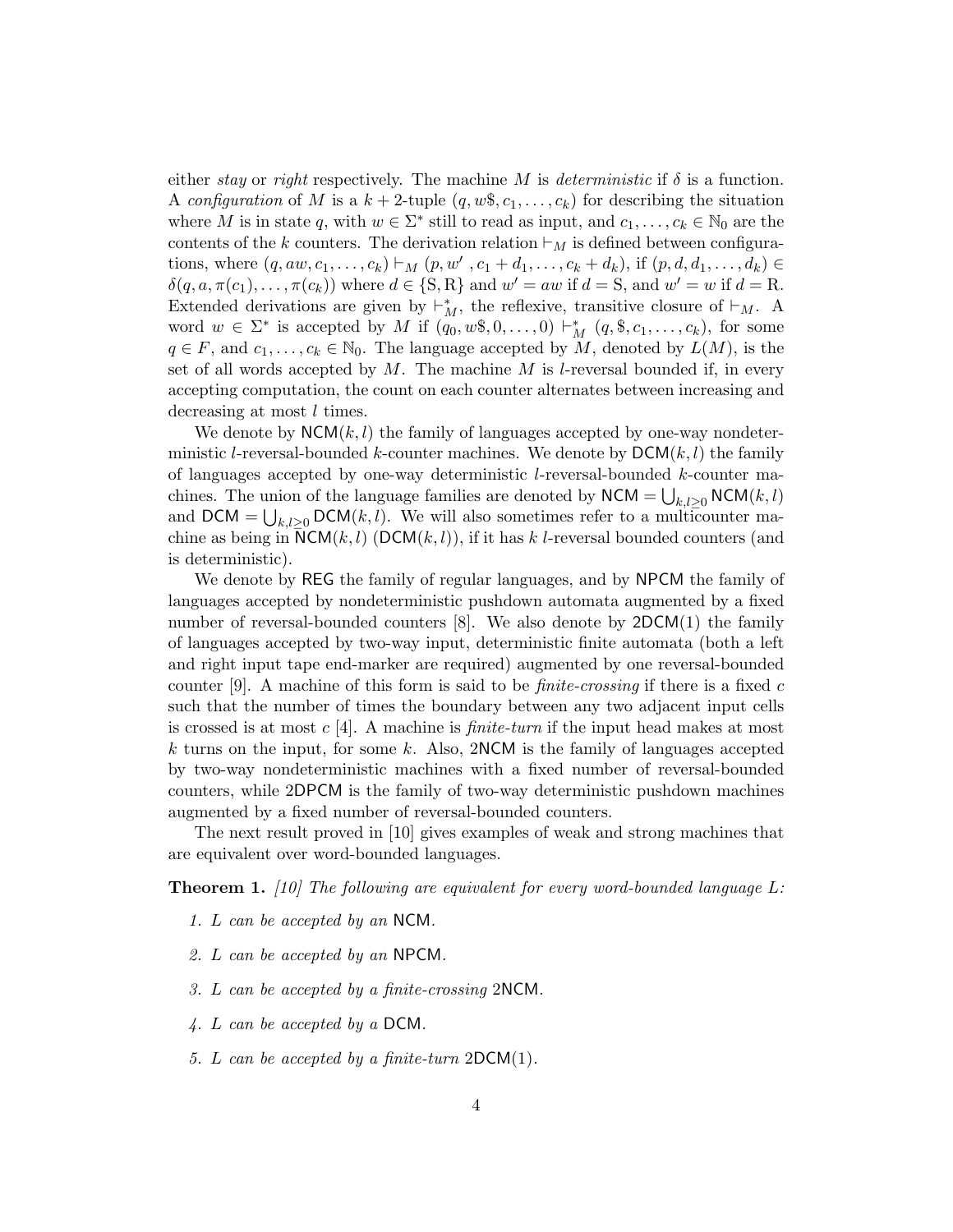- 6. L can be accepted by a finite-crossing 2DPCM
- 7. L is bounded-semilinear.

We also need the following result in [9]:

**Theorem 2.** [9] Let  $L \subseteq a^*$  be accepted by a 2NCM (not necessarily finite-crossing). Then L is regular, hence, semilinear.

### 3 Closure and Non-Closure for Erasing Operations

#### 3.1 Right Quotient for DCM

We begin by showing the closure of DCM under right quotient with any nondeterministic reversal bounded machine, even when augmented with a pushdown store.

**Proposition 1.** Let  $L_1 \in \text{DCM}$  and let  $L_2 \in \text{NPCM}$ . Then  $L_1 L_2^{-1} \in \text{DCM}$ .

*Proof.* Consider DCM machine  $M_1 = (k_1, Q_1, \Sigma, \mathcal{S}, \delta_1, s_0, F_1)$  and NPCM machine  $M_2$  over  $\Sigma$  with  $k_2$  counters where  $L(M_1) = L_1$  and  $L(M_2) = L_2$ . A DCM machine  $M'$  will be constructed accepting  $L_1L_2^{-1}$ .

Let  $\Gamma = \{a_1, \ldots, a_{k_1}\}\$ be new symbols. For each  $q \in Q_1$ , let  $M_c(q)$  be an interim  $k_1 + k_2$  counter (plus a pushdown) NPCM machine over  $\Gamma$  constructed as follows: on input  $a_1^{p_1} \cdots a_{k_1}^{p_{k_1}}$  $k_1^{p_{k_1}}$ ,  $M_c(q)$  increments the first  $k_1$  counters to  $(p_1,\ldots,p_{k_1})$ . Then  $M_c(q)$  nondeterministically guesses a word  $x \in \Sigma^*$  and simulates  $M_1$  on  $x\$  starting from state q and from the counter values of  $(p_1, \ldots, p_{k_1})$  using the first  $k_1$  counters, while in parallel, simulating  $M_2$  on x using the next  $k_2$  counters and the pushdown. This is akin to the product automaton construction described in [8] showing NPCM is closed under intersection with NCM. Then  $M_c(q)$  accepts if both  $M_1$  and  $M_2$ accept.

Claim 1. Let  $L_c(q) = \{a_1^{p_1} \cdots a_{k_1}^{p_{k_1}}\}$ **Claim 1.** Let  $L_c(q) = \{a_1^{p_1} \cdots a_{k_1}^{p_{k_1}} \mid \exists x \in L_2 \text{ such that } (q, x\$, p_1, \ldots, p_{k_1}) \vdash_{M_1}^* (q_f, \$, p'_1, \ldots, p'_{k_1}), p'_i \geq 0, 1 \leq i \leq k_1, q_f \in F_1\}.$  Then  $L(M_c(q)) = L_c(q)$ .

*Proof.* Consider  $w = a_1^{p_1} \cdots a_{k_1}^{p_{k_1}}$  $E_{k_1}^{R_1} \in L_c(q)$ . Then there exists x where  $x \in L_2$  and  $(q, x\$, p_1, \ldots, p_{k_1}) \vdash^*_{M_1} (q_f^1, \$, p_1', \ldots, p_{k_1}),$  where  $q_f^1 \in F_1$ . There must then be some final state  $q_f^2 \in F_2$  reached when reading  $x\$  in  $M_2$ . Then,  $M_c(q)$ , on input w places  $(p_1, \ldots, p_{k_1}, 0, \ldots, 0)$  on the counters and then can nondeterministically guess x letter by letter and simulate x in  $M_1$  from state q on the first  $k_1$  counters and simulate  $x$  in  $M_2$  from its initial configuration on the remaining counters and pushdown. Then  $M_c(q)$  ends up in state  $(q_f^1, q_f^2)$ , which is final. Hence,  $w \in L(M_c(q))$ .

Consider  $w = a^{p_1} \cdots a^{p_{k_1}} \in L(M_c(q))$ . After adding each  $p_i$  to counter i,  $M_c(q)$ guesses x and simulates  $M_1$  on the first  $k_1$  counters from q and simulates  $M_2$  on the remaining counters from an initial configuration. It follows that  $x \in L_2$ , and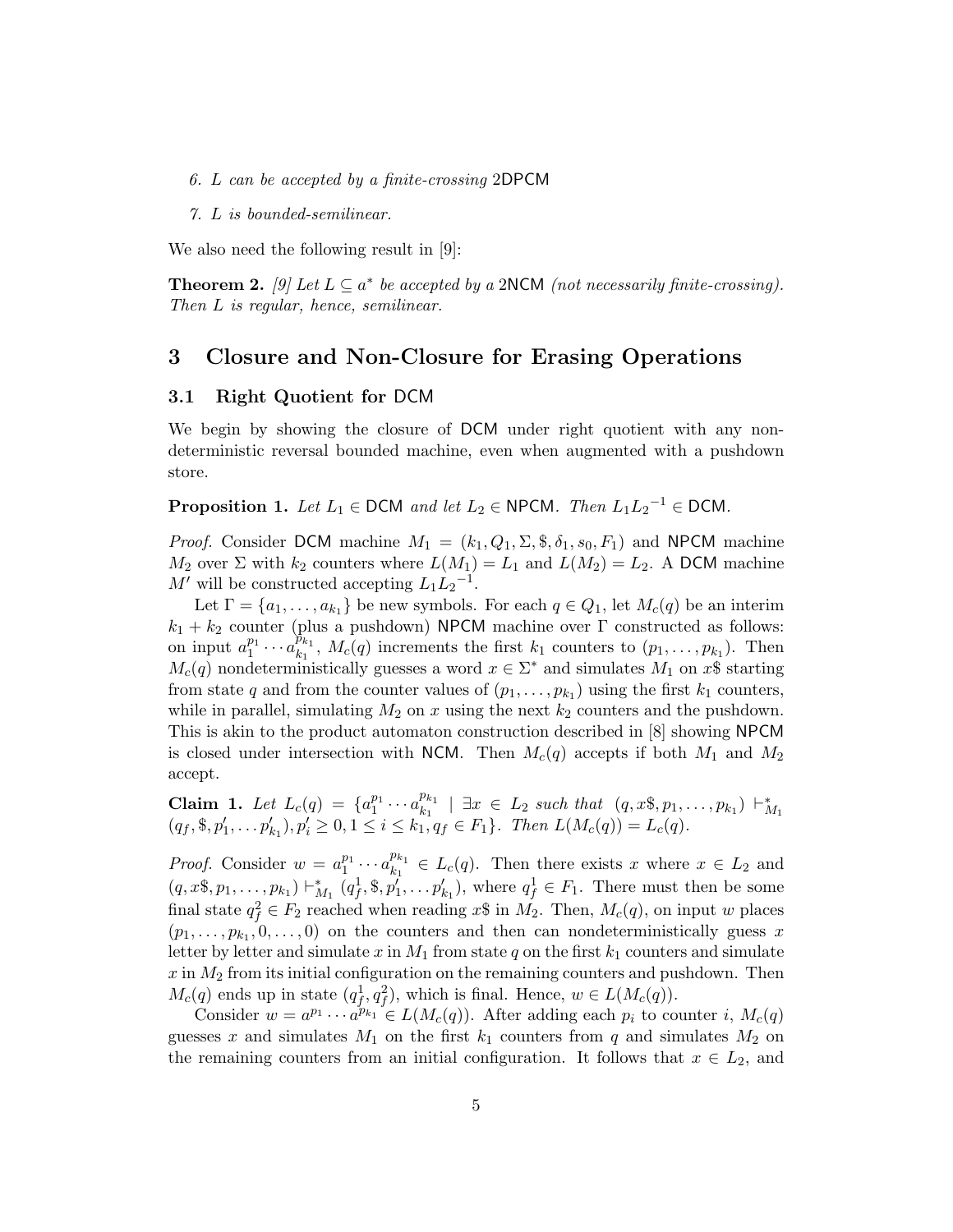$$
(q, x\$\,p_1, \ldots, p_{k_1}) \vdash^*_{M_1} (q_f^1, \$\,p_1', \ldots, p_{k_1}'), p_i' \geq 0, 1 \leq i \leq k_1, q_f^1 \in F_1.
$$
 Hence,  $w \in L_c(q)$ .

Since for each  $q \in Q_1$ ,  $M_c(q)$  is in NPCM, it accepts a semilinear language [8], and since the accepted language is bounded, it is bounded-semilinear and can therefore be accepted by a DCM-machine by Theorem 1. Let  $M'_c(q)$  be this DCM machine, with  $k'$  counters, for some  $k'$ .

Thus, a final DCM machine  $M'$  with  $k_1 + k'$  counters is built as follows. In it,  $M'$  has  $k_1$  counters used to simulate  $M_1$ , and also  $k'$  additional counters, used to simulate some  $M'_c(q)$ , for some  $q \in Q_1$ . Then, M' reads its input  $x\$ , where  $x \in \Sigma^*$ , while simulating  $M_1$  on the first  $k_1$  counters, either failing, or reaching some configuration  $(q, \S, p_1, \ldots, p_{k_1}),$  for some  $q \in Q_1$ , upon first hitting the endmarker \$. If it does not fail, we then simulate the DCM-machine  $M_c'(q)$  on input  $a_1^{p_1}\cdots a_{k_1}^{p_{k_1}}$  $\frac{\mu_{k_1}}{\mu_k}$ , but this simulating is done deterministically by subtracting 1 from the first  $k_1$  counters, in order, until each are zero instead of reading input characters, and accept if  $a_1^{p_1} \cdots a_{k_1}^{p_{k_1}}$  $E_{k_1}^{p_{k_1}} \in L(M'_c(q)) = L_c(q)$ . Then M' is deterministic and accepts

$$
\{x \mid \text{ either } (s_0, x\$, 0, \ldots, 0) \vdash^*_{M_1} (q', a\$, p'_1, \ldots, p'_{k_1}) \vdash_{M_1} (q, \$\$, p_1, \ldots, p_{k_1}),
$$
\n
$$
a \in \Sigma, \text{ or } (s_0, x\$, 0, \ldots, 0) = (q, \$\$, p_1, \ldots, p_{k_1}), \text{ s.t. } a_1^{p_1} \cdots a_{k_1}^{p_{k_1}} \in L_c(q)\}
$$
\n
$$
= \{x \mid \text{ either } (s_0, x\$, 0, \ldots, 0) \vdash^*_{M_1} (q', a\$, p'_1, \ldots, p'_{k_1}) \vdash_{M_1} (q, \$\$, p_1, \ldots, p_{k_1}),
$$
\n
$$
a \in \Sigma, \text{ or } (s_0, x\$, 0, \ldots, 0) = (q, \$\$, p_1, \ldots, p_{k_1}), \text{ where } \exists y \in L_2 \text{ s.t.}
$$
\n
$$
(q, y\$, p_1, \ldots, p_{k_1}) \vdash^*_{M_1} (q_f, \$\$, p''_1, \ldots, p''_{k_1}), q_f \in F_1\}
$$
\n
$$
= \{x \mid xy \in L_1, y \in L_2\}
$$
\n
$$
= L_1 L_2^{-1}.
$$

 $\Box$ 

These immediately show closure for the prefix operation.

Corollary 1. If  $L \in \text{DCM}$ , then  $\text{pref}(L) \in \text{DCM}$ .

We can modify this construction to show a strong closure result for one-counter languages that does not increase the number of counters.

**Proposition 2.** Let  $l \in \mathbb{N}$ . If  $L_1 \in \text{DCM}(1, l)$  and  $L_2 \in \text{NPCM}$ , then  $L_1L_2^{-1} \in$  $DCM(1, l)$ .

Proof. The construction is similar to Proposition 1. However, we note that since the input machine for  $L_1$  has only one counter,  $L_c(q)$  is unary (regardless of the number of counters needed for  $L_2$ ). Thus  $L_c(q)$  is unary and semilinear, and Parikh's theorem states that all semilinear languages are letter-equivalent to regular languages [6], and all unary semilinear languages are regular. Thus  $L_c(q)$  is regular, and can be accepted by a DFA.

We can then construct M' accepting  $L_1L_2^{-1}$  as in Proposition 1 without requiring any additional counters or counter reversals, by transitioning to the DFA accepting  $L_c(q)$  when we reach end of input at state q.  $\Box$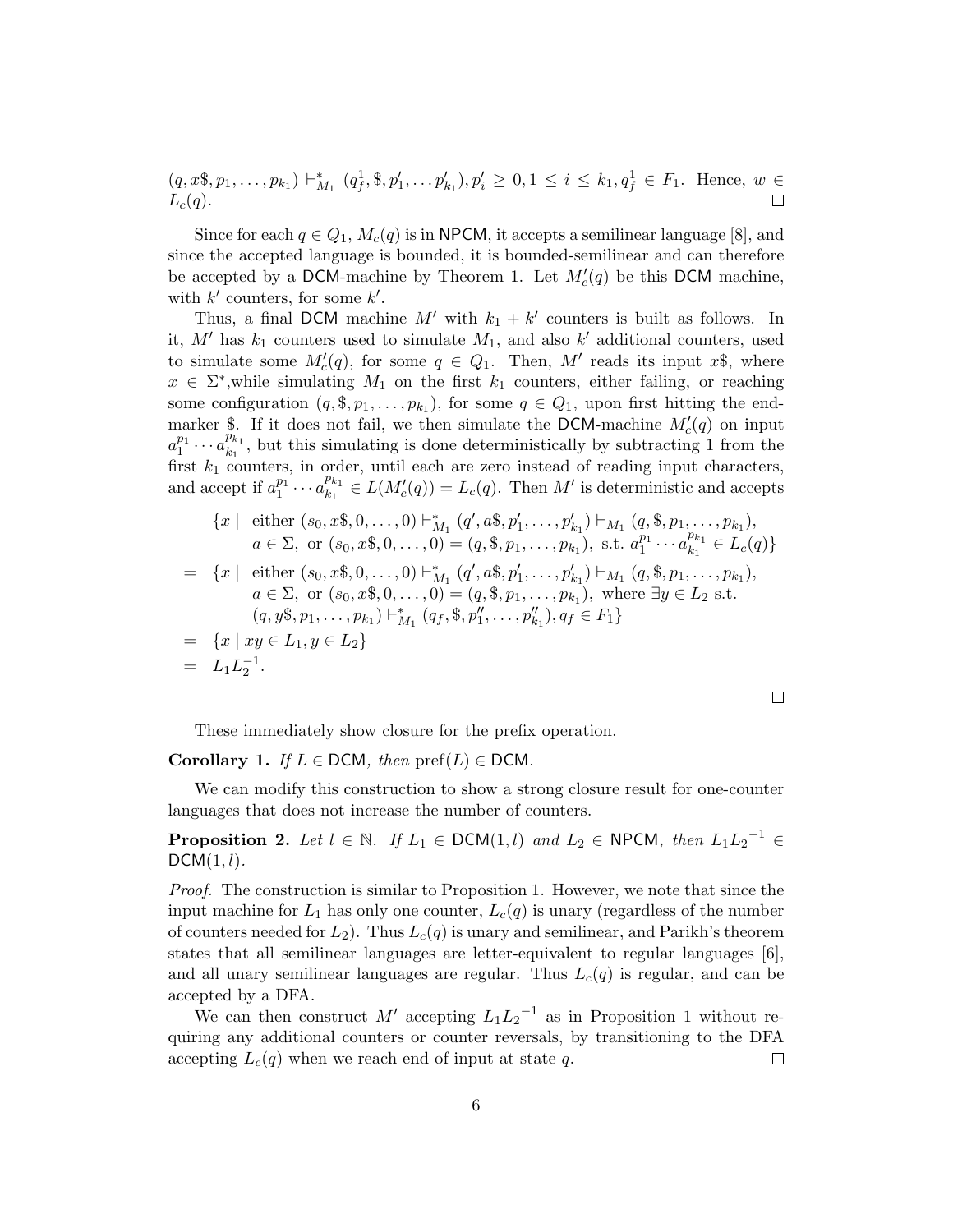Corollary 2. Let  $l \in \mathbb{N}$ . If  $L \in \text{DCM}(1,l)$ , then  $\text{pref}(L) \in \text{DCM}(1,l)$ .

In fact, this construction can be generalized from NPCM to any class of automata that can be defined using Definition 3. These classes of automata are described in more detail in [5]. We only define it in a way specific to our use in this paper. Only the first two conditions are required for Corollary 3, while the third is required for Corollary 5.

**Definition 3.** A family of languages  $\mathcal F$  is said to be reversal-bounded counter augmentable if

- every language in  $\mathscr F$  is effectively semilinear,
- given DCM machine  $M_1$  with k counters, state set Q and final state set F, and  $L_2 \in \mathscr{F}$ , we can effectively construct, for each  $q \in Q$ , the following language in  $\mathscr{F},$

$$
\{a_1^{p_1} \cdots a_k^{p_k} \mid \exists x \in L_2 \text{ such that } (q, x\$, p_1, \ldots, p_k) \vdash_{M_1}^* (q_f, \$\, p_1', \ldots, p_k'),p_i' \ge 0, q_f \in F\},\
$$

• given DCM machine  $M_1$  with k counters, state set  $Q$ , and  $L_2 \in \mathcal{F}$ , we can effectively construct, for each  $q \in Q$ , the following language in  $\mathscr{F}$ ,

$$
\{a_1^{p_1}\cdots a_k^{p_k} \mid \exists x \in L_2 \ \text{such that} \ \ (q, x, 0, \ldots, 0) \vdash_{M_1}^* (q, \lambda, p_1, \ldots, p_k)\}.
$$

There are many reversal-bounded counter augmentable families that  $L_2$  could be from in this corollary, such as:

**Corollary 3.** Let  $L_1 \in \text{DCM}$  and  $L_2 \in \mathcal{F}$ , a family of languages that is reversalbounded counter augmentable. Then  $L_1L_2^{-1} \in \text{DCM}$ . Further, if  $L_1 \in \text{DCM}(1, l)$ for some  $l \in \mathbb{N}$ , then  $L_1L_2^{-1} \in \text{DCM}(1, l)$ .

This construction could be applied to several other families of semilinear languages such as:

- MPCA's: one-way machines with  $k$  pushdowns where values may only be popped from the first non-empty stack, augmented by a fixed number of reversal-bounded counters [5].
- TCA's: NFA's augmented with a two-way read-write tape, where the number of times the read-write head crosses any square is finitely bounded, again augmented by a fixed number of reversal-bounded counters [5].
- QCA's: NFA's augmented with a queue, where the number of alternations between the non-deletion phase and the non-insertion phase is bounded by a constant [5].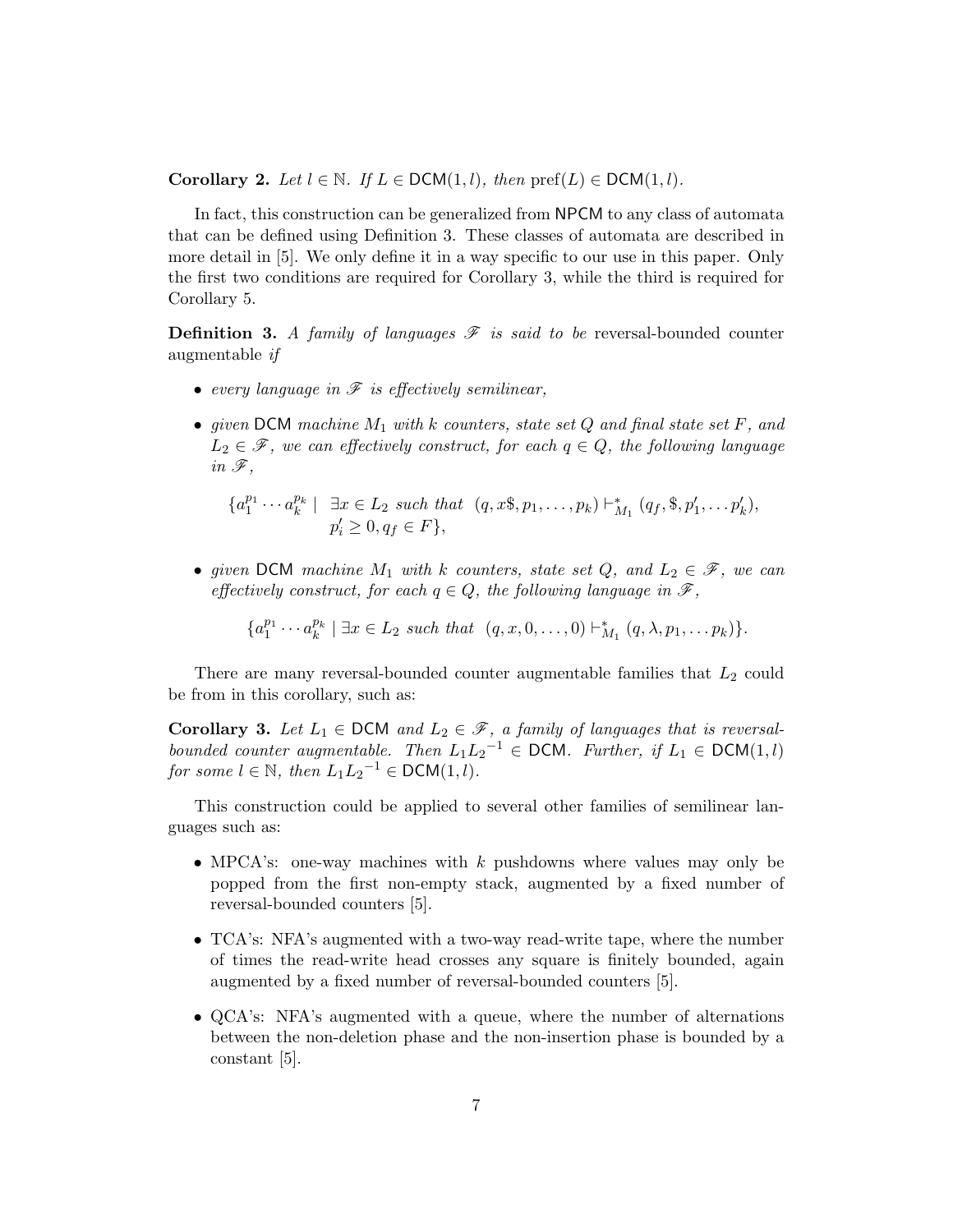• EPDA's: embedded pushdown automata, modelled around a stack of stacks, introduced in [13]. These accept the languages of tree-adjoining grammars, a semilinear subset of the context-sensitive languages. As was stated in [5], we can augment this model with a fixed number of reversal-bounded counters and still get an effectively semilinear family.

#### 3.2 Right and Left Quotients of Regular Sets

Let  $\mathscr F$  be any family of languages (which need not be recursively enumerable). It is known that REG is closed under right quotient by languages in  $\mathscr{F}$  [7]. However, this closure need not be effective, as it will depend on the properties of  $\mathscr{F}$ . The following is an interesting observation which connects decidability of the emptiness problem to effectiveness of closure under right quotient:

**Proposition 3.** Let  $\mathcal F$  be any family of languages which is effectively closed under intersection with regular sets and whose emptiness problem is decidable. Then REG is effectively closed under both left and right quotient by languages in  $\mathscr{F}$ .

Proof. We will start with right quotient.

Let  $L_1 \in \mathsf{REG}$  and  $L_2$  be in  $\mathscr{F}$ . Let M be a DFA accepting  $L_1$ . Let q be a state of M, and  $L_q = \{y \mid M \text{ from initial state } q \text{ accepts } y\}.$  Let  $Q' = \{q \mid M \text{ from initial state } q \text{ accepts } y\}.$ q is a state of  $M, L_q \cap L_2 \neq \emptyset$ . Since  $\mathscr F$  is effectively closed under intersection with regular sets and has a decidable emptiness problem,  $Q'$  is computable. Then a DFA  $M'$  accepting  $L_1L_2^{-1}$  can be obtained by just making  $Q'$  the set of accepting states in M.

Next, for left quotient, let  $L_1$  be in  $\mathscr{F}$ , and  $L_2$  in REG be accepted by a DFA M whose initial state is  $q_0$ .

Let  $L_q = \{x \mid M \text{ on input } x \text{ ends in state } q\}$ . Let  $Q' = \{q \mid L_q \cap L_1 \neq \emptyset\}$ . Then  $Q'$  is computable, since  $\mathscr F$  is effectively closed under intersection with regular sets and has a decidable emptiness problem.

We then construct an NFA (with  $\lambda$ -transitions)  $M'$  to accept  $L_1^{-1}L_2$  as follows: M' starting in state  $q_0$  with input y, on  $\lambda$  input nondeterministically goes to a state q in  $Q'$  and then simulates the DFA M.

Corollary 4. REG is effectively closed under left and right quotient by languages in:

- 1. the families of languages accepted by  $NPCM$  and  $2DCM(1)$  machines,
- 2. the family of languages accepted MPCAs, TCAs, QCAs, and EPDAs,
- 3. the families of ET0L and Index languages.

Proof. These families are closed under intersection with regular sets. They have also a decidable emptiness problem [5].

 $\Box$ 

 $\Box$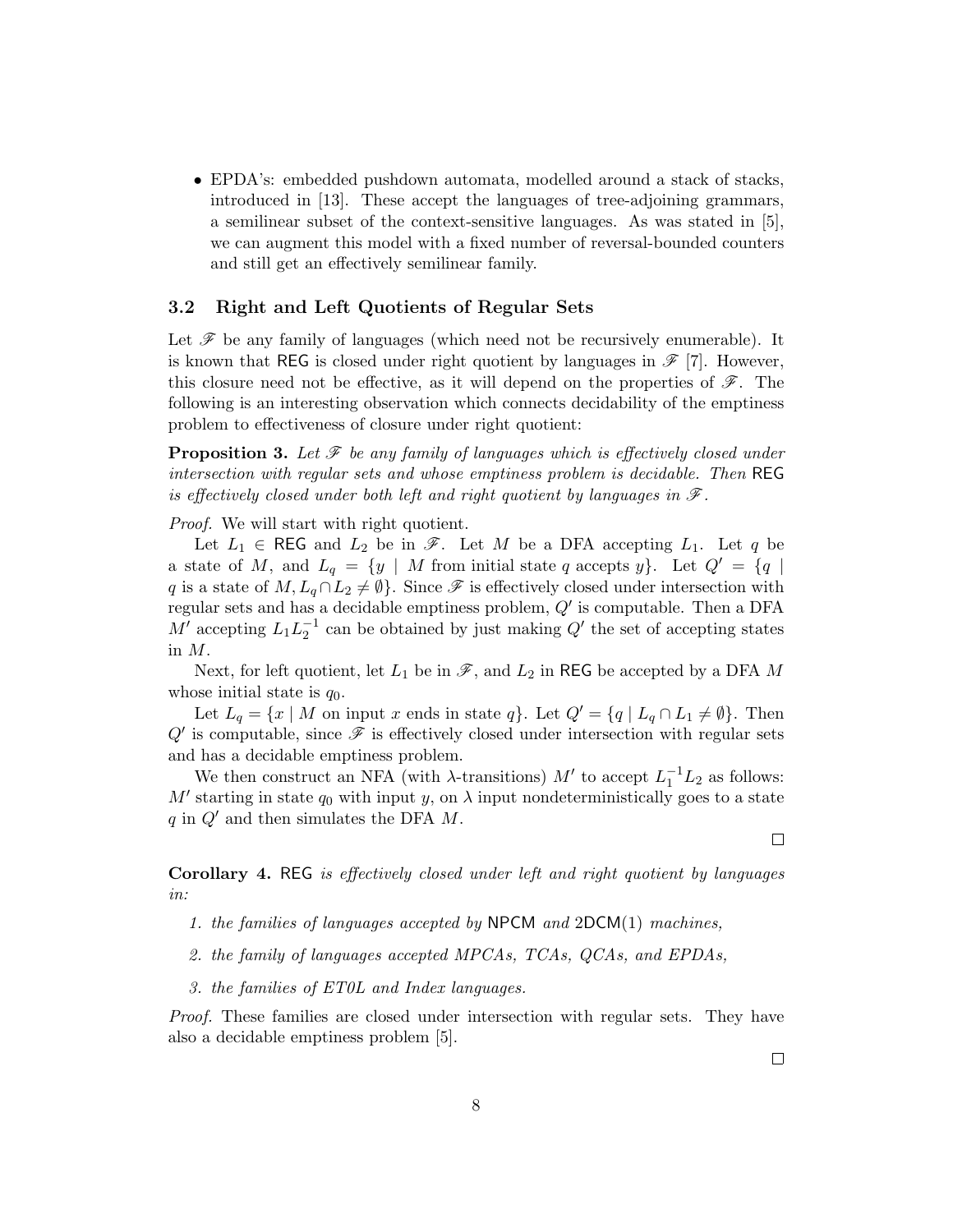#### 3.3 Suffix, Infix and Left Quotient for  $DCM(1, 1)$

In the case of one-counter machines that makes only one counter reversal, it will be shown that a DCM-machine that can accept their suffix and infix languages can always be constructed. However, in some cases, these resulting machines often require more than one counter. Thus, unlike prefix,  $DCM(1, 1)$  is not closed under suffix, left quotient, or infix. But, the result is in DCM.

We will give some intuition for the result. First, DCM is closed under union and so the second statement of Lemma 1 follows from the first. For the first statement, an intermediate NPCM machine is constructed from  $L_1$  and L that accepts a language  $L^c$ . This language contains words of the form  $qa^i$  where there exists some word w such that both  $w \in L_1$ , and also from the initial configuration of M (accepting L), it can read w and reach state q with i on the counter. Then, it is shown that this language is actually a regular language, using the fact that all semilinear unary languages are regular. Then,  $\mathsf{DCM}(1,1)$  machines are created for every state q of M. These accept all words w such that  $qa^i \in L^c$ , and in M, from state q and counter i with  $w$  to read as input,  $M$  can reach a final state while emptying the counter. The fact that  $L^c$  is regular allows these machines to be created.

**Lemma 1.** Let  $L \in \text{DCM}(1,1), L_1 \in \text{NPCM}$ . Then  $L_1^{-1}L$  is the finite union of languages in  $DCM(1, 1)$ . Furthermore, it is in DCM.

*Proof.* For the first statement, let  $M = (1, Q, \Sigma, \emptyset, \delta, q_0, F)$  be a 1-reversal bounded, 1-counter machine. Let  $Q_{\downarrow}$  be those states that M can be in after the counter reversal, plus those states that  $M$  can be in one transition before (for example,  $(p, -1, T) \in \delta(q, c, 1)$  implies  $q, p \in Q_{\downarrow}$ . Let  $Q_{\uparrow} = Q \setminus Q_{\downarrow}$ . We can assume without loss of generality that for all  $q \in Q_{\downarrow}$ , there is no increase in counter possible from any state reachable from q (if for example  $\delta(q, d, 1)$  decreases and  $\delta(q, c, 1)$  increases, then add a new state q' and transition  $(q', 0, S) \in \delta(q, d, 1)$ , and then  $q' \in Q_{\downarrow}$  and  $q \in Q_{\uparrow}$ ). We can also assume that all  $q \in Q_{\uparrow}$  are only used before a counter reversal. Further, assume without loss of generality that there are no stay transitions on  $\delta(q, c, 0)$ , where  $c \in \Sigma, q \in Q_{\downarrow}$ . This can be assumed as any sequence of stay transitions followed by a right transition,

$$
(q_1, 0, S) \in \delta(q, c, 0), \dots, (q_m, 0, S) \in \delta(q_{m-1}, c, 0), (p, 0, R) \in \delta(q_m, c, 0),
$$

can be replaced by  $(p, 0, R) \in \delta(q, c, 0)$  and remain deterministic and the machine can only accept while reading the right end-marker  $\frac{1}{2} \notin \Sigma$ . This cannot be assumed when  $c = $$  however, as acceptance is defined to be at the end-marker in a final state. Also, assume that for all states  $q \in Q_{\downarrow}$ , there are no states that have a stay transition defined without changing the counter (any stay transition that does not change the counter can be skipped over to either a right transition or a decrease transition). Lastly, assume without loss of generality that  $\delta(q, d, +)$  is defined for all  $q \in Q, d \in \Sigma$ , and that the counter always empties before accepting.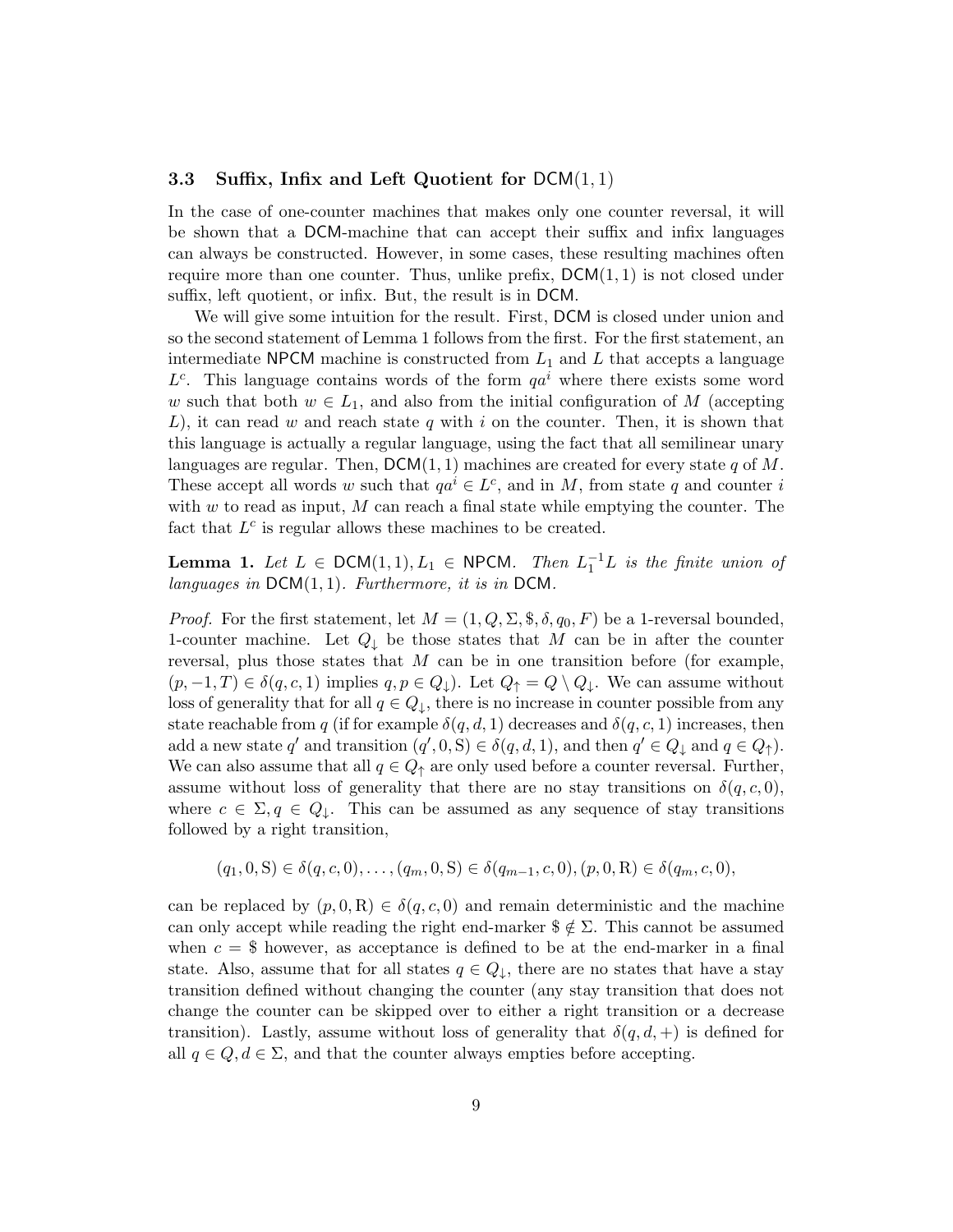Next, we create a NPCM machine  $M'$  that accepts

$$
L^{c} = \{qa^{i} \mid \exists w \in L_{1}, (q_{0}, w, 0) \vdash_{M}^{*} (q, \lambda, i)\},\
$$

where a is a new symbol not in  $\Sigma$ . Indeed,  $M'$  operates by nondeterministically guessing a word w, simulating in parallel, the NPCM machine accepting  $L_1$  using the pushdown and a set of counters, as well as simulating  $M$  on  $w$  on an additional counter. Then at some point nondeterministically, when  $M$  is in state  $q$ , verify that the contents of the counter of M is i and that the word read thus far is in  $L_1$ . Then, for each  $q \in Q$ , the set  $q^{-1}L^c$  is a unary NPCM language. Moreover, every NPCM language is semilinear [8], and it is also known that every unary semilinear language is regular [6], and effectively constructable. Thus,  $L^c = \bigcup_{q \in Q} (q(q^{-1}L^c))$  is regular as well. Let  $M^c = (Q^c, Q \cup \{a\}, \delta^c, r_0^c, F^c)$  be a DFA accepting  $L^c$ . Assume without loss of generality that  $\delta^c$  is a complete DFA.

We will create three sets of  $DCM(1, 1)$  machines and languages as follows:

1.  $M_0^q$  $a_0^q$ , for all  $q \in Q_\uparrow$ , and  $L_0^q = L(M_0^q)$  $\binom{q}{0}$ . We will construct it such that

$$
L_0^q = \{ w \mid (q, w\$, 0) \vdash_M^* (q_f, \$, 0), q_f \in F, qa^0 = q \in L^c \}. \tag{1}
$$

2.  $M_{\uparrow}^q$  $A^q$ , for all  $q \in Q_\uparrow$ , and  $L^q_\uparrow = L(M^q_\uparrow)$  $^{q}_{\uparrow}$ ). We will construct it such that

$$
L^q_{\uparrow} = \{ w \mid \exists i > 0, (q, w\$, i) \vdash_M^* (q_f, \$\,0), q_f \in F, qa^i \in L^c \}. \tag{2}
$$

3.  $M_1^q$  $\downarrow^q$ , for all  $q \in Q_{\downarrow}$ , and  $L^q_{\downarrow} = L(M^q_{\downarrow})$  $^{q}_{\downarrow}$ ). We will construct it such that

$$
L^q_{\downarrow} = \{ w \mid \exists i \ge 0, (q, w\$, i) \vdash^*_{M} (q_f, \$, 0), q_f \in F, qa^i \in L^c \}. \tag{3}
$$

It is clear that

$$
(L_1)^{-1}L(M) = \bigcup_{q \in Q_{\uparrow}} L_0^q \cup \bigcup_{q \in Q_{\uparrow}} L_{\uparrow}^q \cup \bigcup_{q \in Q_{\downarrow}} L_{\downarrow}^q,
$$

and thus it suffices to build the  $DCM(1, 1)$  machines and show Equation (1), (2) and (3) hold.

First, for (1), construct  $M_0^q$  $\frac{q}{0}$  for  $q \in Q_{\uparrow}$  as follows:  $M_0^q$  $_{0}^{q}$  operates just like M starting at state q if  $q \in L^c$ , and if  $q \notin L^c$ , then it accepts  $\emptyset$ . Hence, (1) is true.

Next, we will give intuition for (3) before giving the formal construction. In fact, it will be shown that  $L_1^q$  $\frac{q}{\downarrow}$  is always a regular language. Then the construction and proof of correctness of (3) will be used within the proof and construction of (2). A slight generalization of (3) will be used in order to accommodate its use for (2). Despite the languages being regular, DCM machines will be constructed instead of finite automata, but with no counter, in order to maintain consistency and for ease of using the machines within the construction of (2). In fact, we will first construct intermediary NCM(1, 1) machines accepting each  $L_1^q$  $\mathop{\downarrow}\limits^q$  for each  $q \in Q_{\downarrow}$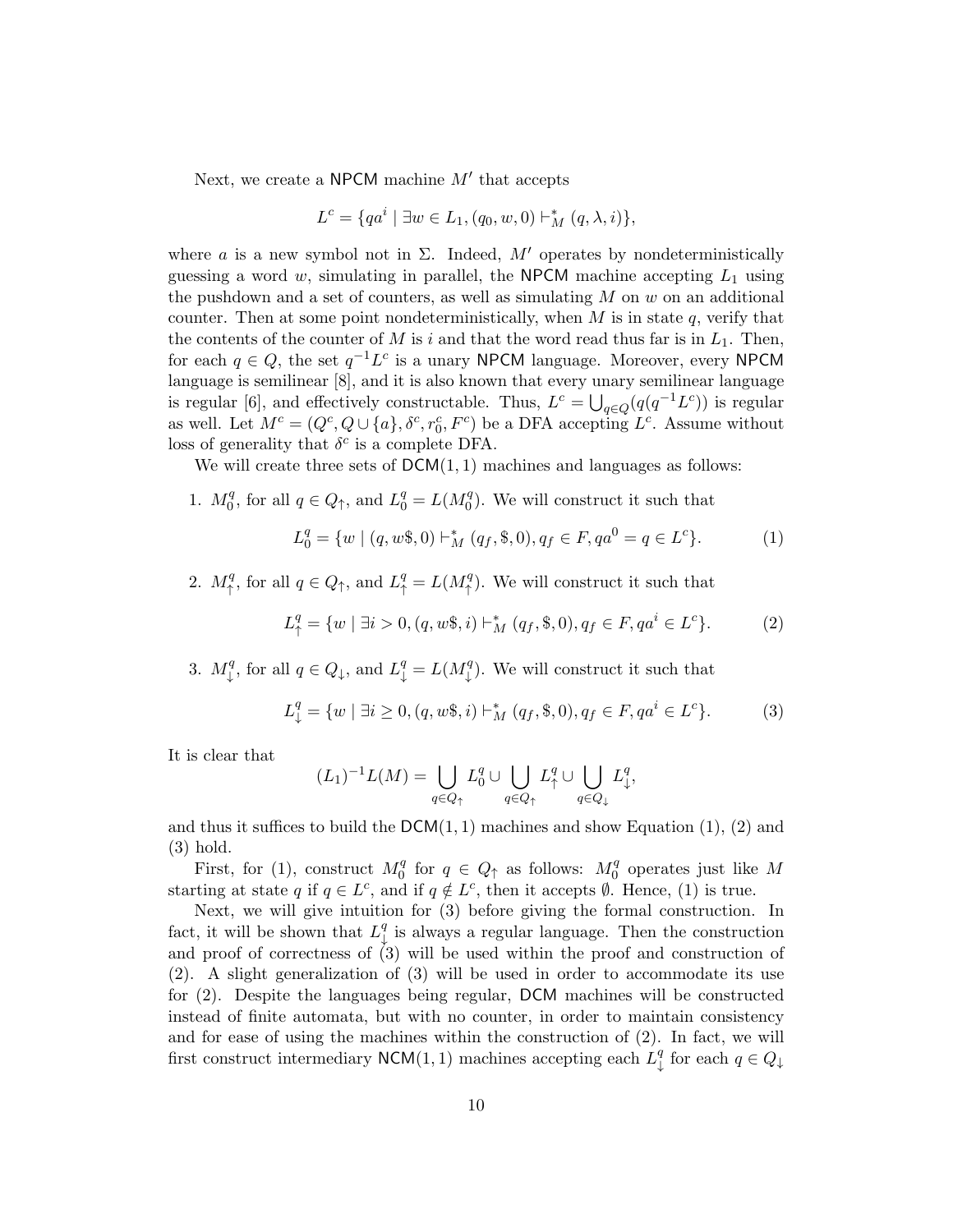that never uses the counter. Therefore, an NFA can be built accepting the same language, which can then be converted to a DFA accepting the same language using the subset construction, which could then be converted to a  $DCM(1, 1)$  machine that never changes the counter. Intuitively, the machine will simulate M and also keep track of the number of decreases on the counter by using the DFA  $M<sup>c</sup>$ . If  $M<sup>c</sup>$  is in a final state, then the counter could be zero and reach that configuration. But the simulated machine  $M$  may only accept from configurations with larger counter values (acceptance also depends on the sequence of transitions after emptying the counter). Thus, the new machine uses nondeterminism to try every possible configuration where zero could occur on the counter, trying each to see if the rest of the input accepts (by directly simulating  $M$ ).

We will give the construction here, then the proof of correctness of the construction. All the machines  $\overline{M_{\downarrow}^{q,q'}} \in \mathsf{NCM}(1,1)$ , for each  $q \in Q_{\downarrow}, q' \in Q$  (essentially NFAs) will have the same set of input alphabets, states, transitions, and final states, with only the initial state differing.

Formally, let  $q \in Q_{\downarrow}, q' \in Q, q_1^c = \hat{\delta}^c(r_0^c, q')$  (the extended transition function of  $M^c$ ) and  $\overline{M^{q,q'}_{\downarrow}} = (1, P_{\downarrow}, \$, \Sigma, \delta_{\downarrow}, s^{q,q'}_{\downarrow})$  $\downarrow^{q,q'}, F_{\downarrow}$ ), where  $P_{\downarrow} = (Q \times Q^c) \cup Q_{\downarrow}, s_{\downarrow}^{q,q'} =$  $(q, q_1^c), F_{\downarrow} = F.$ 

The transitions of  $\delta_{\downarrow}$  (the same for all machines  $\overline{M^{q,q}_{\downarrow}}$  $\downarrow^{q,q}$ ) are created by the following algorithm:

1. For all transitions  $(p, -1, S) \in \delta(r, d, 1), p \in Q_{\downarrow}, d \in \Sigma \cup \{\$\},\$ and all  $r^c \in Q^c$ , create

$$
((p, \delta^c(r^c, a)), 0, S) \in \delta_\downarrow((r, r^c), d, 0),
$$

and if  $\delta^c(r^c, a) \in F^c$ , create

$$
(p,0,S) \in \delta_{\downarrow}((r,r^c),d,0).
$$

2. For all transitions  $(p, 0, R) \in \delta(r, d, 1), p \in Q_{\downarrow}, d \in \Sigma$ , and all  $r^c \in Q^c$ , create

$$
((p, r^c), 0, R) \in \delta_\downarrow((r, r^c), d, 0).
$$

3. For all transitions  $(p, -1, R) \in \delta(r, d, 1), p \in Q_{\downarrow}, d \in \Sigma$ , and all  $r^c \in Q^c$ , create

$$
((p, \delta^c(r^c, a)), 0, R) \in \delta_\downarrow((r, r^c), d, 0),
$$

and if  $\delta^c(r^c, a) \in F^c$ , create

$$
(p,0,\mathbf{R}) \in \delta_{\downarrow}((r,r^c),d,0).
$$

4. For all transitions  $(p, 0, R) \in \delta(r, d, 0), p \in Q_{\downarrow}, d \in \Sigma$ , create

$$
(p,0,R)\in\delta_\downarrow(r,d,0).
$$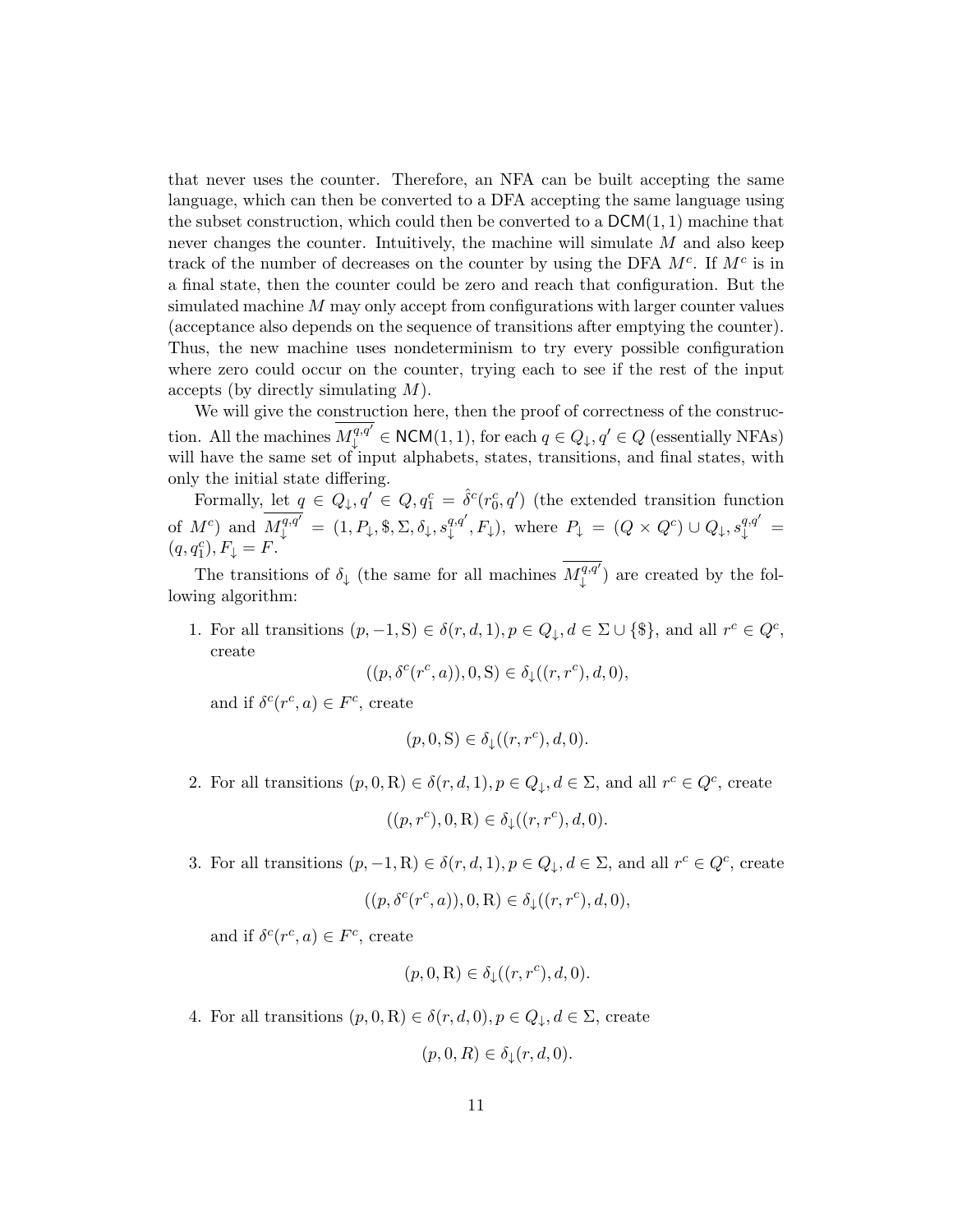5. For all transitions  $(p, 0, S) \in \delta(r, \$, 0), p \in Q_{\downarrow}$ , create

$$
(p,0,S) \in \delta_{\downarrow}(r,\$,0).
$$

Claim 2. For all  $q \in Q_{\downarrow}, q' \in Q$ ,

$$
\{w \mid \exists i \ge 0, (q, w\}, i) \vdash_M^* (q_f, \$, 0), q_f \in F, q' a^i \in L^c\} \subseteq L(\overline{M^{q, q'}_{\downarrow}}).
$$

*Proof.* Let  $q \in Q_{\downarrow}, q' \in Q$ . Let w be such that there exists  $i \geq 0, q_f \in F, q' a^i \in L^c$ , and  $(q, w\$, i) \vdash_M^* (q_f, \$, 0).$  Let  $p_j, w_j, x_j, 0 \le j \le m$  be such that  $p_0 = q, w\$,$  $w_0, x_0 = i, q_f = p_m, \$ = w_m, x_m = 0 \text{ and } (p_l, w_l, x_l) \vdash_M (p_{l+1}, w_{l+1}, x_{l+1}), 0 \leq l <$ m, via transition  $t_{l+1}$ . Then

$$
(p_0, w_0, x_0) \vdash_M^* (p_\gamma, w_\gamma, x_\gamma) \vdash_M^* (p_m, w_m, x_m),
$$

where  $\gamma$  is the smallest number (if it exists) such that  $x_{\gamma} < i$ , and  $\mu$  the smallest number greater than or equal to  $\gamma$  such that  $x_{\mu} = 0$ .

The transitions  $t_1, \ldots, t_{\gamma-1}$  are of the form,  $(p_l, y_l, T_l) \in \delta(p_{l-1}, d_{l-1}, 1)$ , for  $1 \leq$  $l < \gamma$ , where i is on the counter on all  $x_0, \ldots, x_{\gamma-1}$ , and  $y_0, \ldots, y_{\gamma-1}$  are all equal to 0 and  $T_0, \ldots, T_{\gamma-1}$  are equal to R (since all transitions from states in  $Q_{\downarrow}$  that do not decrease the counter must move right). This creates transitions in step 2 of the form

$$
((p_l, q_1^c), 0, R) \in \delta_{\downarrow}((p_{l-1}, q_1^c), d_{l-1}, 0),
$$

for  $0 < l < \gamma$ . Then,

$$
((p_0,q_1^c),w_0,x_0-i=0)\vdash^*_{M_\downarrow}((p_{\gamma-1},q_1^c),w_{\gamma-1},x_{\gamma-1}-i=0).
$$

The transitions  $t_{\gamma}, \ldots, t_{\mu}$  are of the form,  $(p_l, y_l, T_l) \in \delta(p_{l-1}, d_{l-1}, 1)$ , for  $\gamma \leq$  $l \leq \mu$ , and for  $\gamma \leq l \leq \mu$  creates transitions in steps 1, 2 and 3 of the form

$$
((p_l, q_l^c), 0, T_l) \in \delta^q_\uparrow((p_{l-1}, q_{l-1}^c), d_{l-1}, 0).
$$

Then,

$$
((p_{\gamma-1}, q_1^c), w_{\gamma-1}, 0) \vdash_{M_{\downarrow}} \cdots \vdash_{M_{\downarrow}} ((p_{\mu-1}, q_{\mu-1}^c), w_{\mu-1}, 0),
$$

where there are exactly  $i-1$  decreasing transitions. Then  $\delta^c(q_{\mu-1}, a) \in F^c$  since  $q'a^i \in F^c$ , and thus  $(p_\mu, y_\mu, T_\mu) \in \delta(p_{\mu-1}, d_{\mu-1}, 1)$  creates

$$
(p_\mu, 0, T_\mu) \in \delta_\downarrow((p_{\mu-1}, q_{\mu-1}^c), d_{\mu-1}, 0)
$$

in step 1 or 3.

There remains transitions  $t_{\mu+1}, \ldots, t_m$ , for  $\mu < l \leq m$  of the form  $(p_l, 0, T_l) \in$  $\delta(p_{l-1}, d_{l-1}, 0), T_l = \mathbb{R}$  until  $w_l = \$$  at which point they are all S transitions, by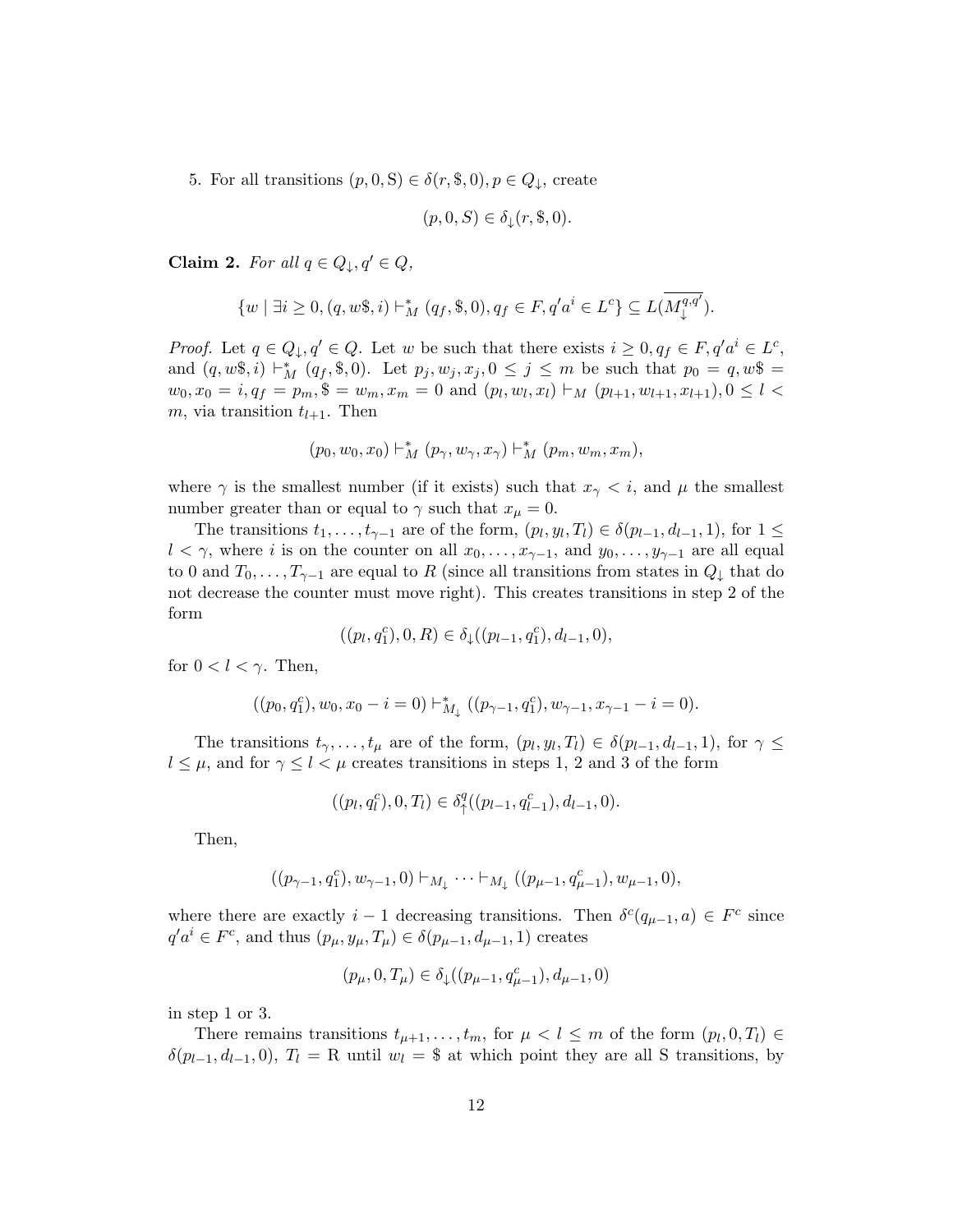the assumption that there are no stay transitions from a state in  $Q_{\downarrow}$  with 0 on the counter. These transitions are all created in steps 4 and 5 and thus

$$
(p_{\mu}, w_{\mu}, 0) \vdash^*_{\overline{M^{q,q'}_{\downarrow}}}(p_m = q_f, w_m = \$, 0),
$$

and hence  $w \in L(\overline{M^{q,q'}_1}]$  $\downarrow^{q,q'}$ ).

 $\Box$ 

Claim 3. For all  $q \in Q_{\perp}, q' \in Q$ ,

$$
L(\overline{M_{\downarrow}^{q,q'}}) \subseteq \{w \mid \exists i \ge 0, (q, \$, i) \vdash_M^* (q_f, \$, 0), q_f \in F, q'a^i \in L^c\}.
$$

*Proof.* Let  $w \in L(\overline{M^{q,q'}_1}]$  $\downarrow^{q,q'}$ ). Let  $\mu, p_l, w_l, 0 \le l \le m$ , and  $q_l^c, 0 \le l \le \mu$  be such that  $p_0 = q_0, w_0 = w\$,$   $w_m = \$,$   $q_m \in F,$   $q \in Q_\downarrow$ ,  $q' \in Q$  (the counter is always zero) and

$$
((p_l, q_l^c), w_l, 0) \vdash_{\overline{M_\downarrow^{q,q'}}} ((p_{l+1}, q_{l+1}^c), w_{l+1}, 0),
$$

for  $0 \leq l \leq \mu$ , via transition  $t_{l+1}$  of the form

$$
((p_{l+1}, q_{l+1}^c), 0, T_{l+1}) \in \delta_{\downarrow}((p_l, q_l^c), d_l, 0),
$$

and

$$
((p_{\mu}, q_{\mu}^c), w_{\mu}, 0) \vdash_{\overline{M_{\downarrow}^{q,q'}}} (p_{\mu+1}, w_{\mu+1}, 0),
$$

via transition  $t_{\mu+1}$ ,  $(p_{\mu+1}, 0, T_{\mu+1}) \in \delta_{\downarrow}((p_{\mu}, q_{\mu}^c), d_{\mu}, 0)$ , and

$$
(p_l, w_l, 0) \vdash_{\overline{M^{q,q'}_{\downarrow}}} (p_{l+1}, w_{l+1}, 0),
$$

via transitions  $t_{l+1}$ , for  $\mu+1 < l < m$  of the form  $(p_{l+1}, 0, T_{l+1}) \in \delta_{\downarrow}(p_l, d_l, 0)$ . Let i be the number of times transitions of type 1 or 3 are applied. Then by the transition  $t_{\mu}$ , this implies  $q' a^{i} \in F^{c}$ . Then, this implies that they are created from transitions of the form  $(p_{l+1}, y_{l+1}, T_{l+1}) \in \delta(p_l, d_l, 1)$ , for all  $l, 0 \le l \le \mu$  where  $y_{l+1} = -1$ exactly when a transition of type 1 or 3 is applied, and  $(p_{l+1}, 0, T_{l+1}) \in \delta(p_l, d_l, 0)$ ,  $\Box$ for all  $l, \mu + 1 \leq l < m$ , by the construction. Hence, the claim follows.

We let  $M^{q,q'} = (1, Q^{q,q'}, \$, \Sigma, \delta_{\downarrow}^{q,q'}, s_{\downarrow}^{q,q'}$  $\downarrow^{q,q'}$ ,  $F_{\downarrow}^{q,q'}$ ) be a DCM(1, 1) machine accepting  $L(\overline{M^{q,q'}})$  that never uses the counter, which can be created since it is regular. Assume all the sets of states  $Q_1^{q,q'}$  $\downarrow^{q,q}$  are disjoint.

Then, Equation (3) follows from the two claims above by considering only sets  $L^{q,q}_1$  $\downarrow^{q,q}, q \in Q_{\downarrow}$ , and they are all indeed regular. The construction for  $M_{\uparrow}^{q}$  will be given, and it will use the transitions from  $M_1^{q,q'}$  $\downarrow^{q,q'}$ . Intuitively,  $M_{\uparrow}^q$  will simulate computations that would start from configuration  $(q, u\$, i)$  by starting instead at 0, all transitions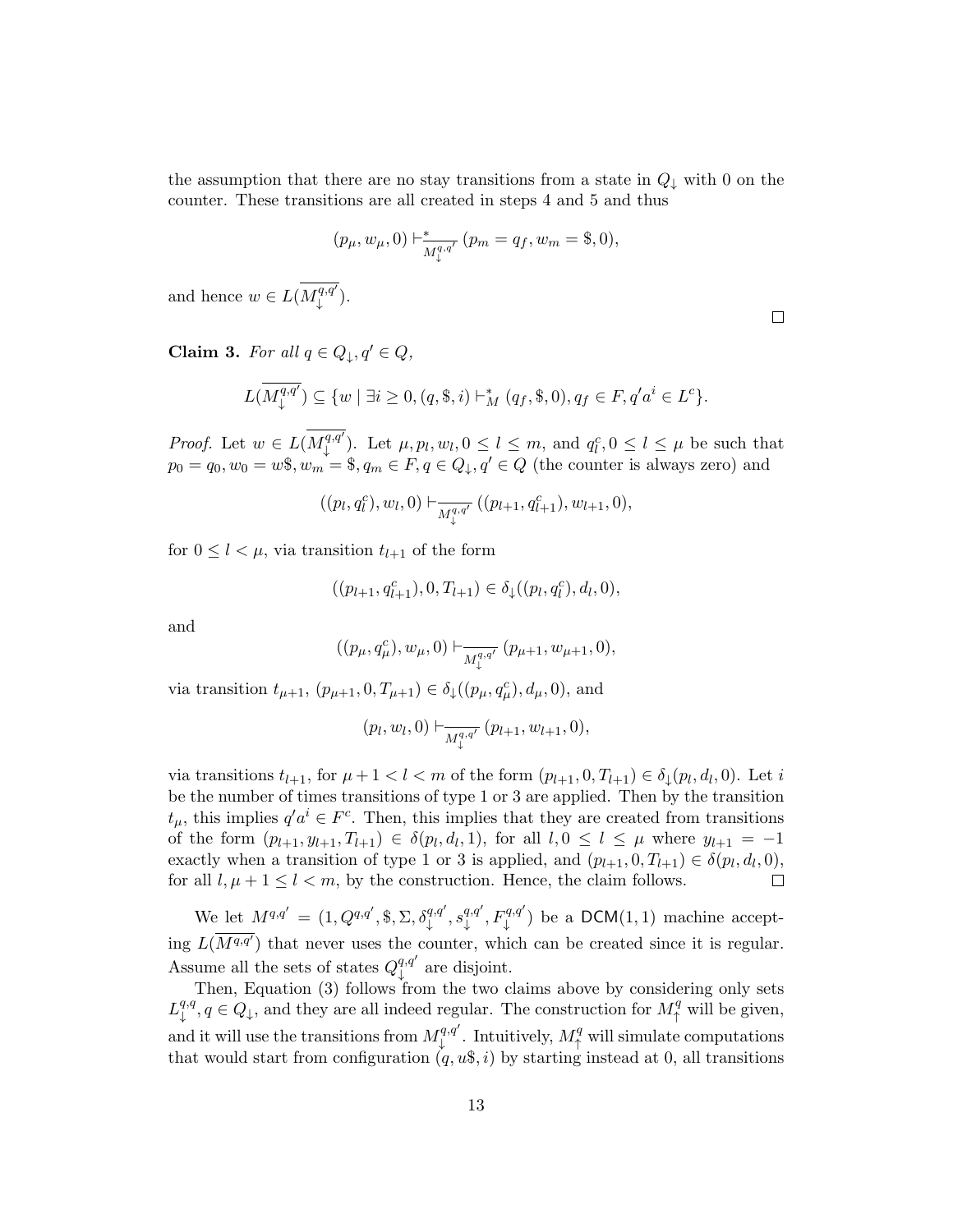that occurred from i to a maximum of  $\alpha$ , and back to i again after the reversal,  $M_{\star}^{q}$ ↑ simulates from  $(q, u\$ , 0) to a maximum of  $\alpha - i$ , back to 0 again in  $(q', u'\$ , 0). Then,  $M_{\uparrow}^q$ q uses the machine  $M^{q',q}$  to test if the rest of the input can be accepted with any counter value that can reach  $q'$  by using words in  $L^c$  that start with  $q'$ .

Formally,  $M^q_\uparrow=(1,P_\uparrow,\$, \tilde{\Sigma},\tilde{\delta_\uparrow},s^q_\uparrow)$  $P_{\uparrow}^{q}, F_{\uparrow}$ ), where  $P_{\uparrow} = Q \cup \bigcup_{s \in Q} Q_{\downarrow}^{s,q}$ Formally,  $M_{\uparrow}^q = (1, P_{\uparrow}, \$, \Sigma, \delta_{\uparrow}, s_{\uparrow}^q, F_{\uparrow})$ , where  $P_{\uparrow} = Q \cup \bigcup_{s \in Q} Q_{\downarrow}^{s, q}, s_{\uparrow}^q = q, F_{\uparrow} = \bigcup_{s \in Q} F^{s, q}$ , where Q is disjoint from other states.  ${}_{s \in Q_{\downarrow}} F^{s,q}$ , where Q is disjoint from other states.

The transitions of  $\delta_{\uparrow}$  are created by the following algorithm:

1. For all transitions  $(p, y, T) \in \delta(r, d, 1), p, r \in Q, d \in \Sigma, T \in \{S, R\}, y \in$  ${-1, 0, 1}$ , create

$$
(p, y, T) \in \delta_{\uparrow}(r, d, e),
$$

for both  $e = 1$ , and  $e = 0$  if  $r \in Q_{\uparrow}$ ,

- 2. Create  $(s^{r,q}_1)$  $\psi^{r,q}_+(0, S) \in \delta_{\uparrow}(r, d, 0)$ , for all  $d \in \Sigma$ , and for all  $r \in Q_{\downarrow}$  if  $(p, -1, T) \in$  $\delta(r, d, 1)$ , for some  $r, p \in Q_{\perp}$ ,
- 3. Add all transitions from  $M_1^{s,q}$  $\downarrow^{s,q}, s \in Q_{\downarrow}$ .

Indeed,  $M_{\uparrow}^q$ <sup>q</sup> is deterministic as those transitions created in step 1 are in  $M$ , and  $M_1^{s,p}$  $\downarrow^{s,p}$  is deterministic, for all  $s, p$ .

Claim 4. For all  $q \in Q_{\uparrow}$ ,

$$
\{w \mid \exists i > 0, (q, w\$, i) \vdash_M^* (q_f, \$, 0), q_f \in F, qa^i \in L^c\} \subseteq L^q_+
$$

*Proof.* Let  $q \in Q_{\uparrow}$ . Let w be such that there exists  $i > 0, q_f \in F, q a^i \in L^c$ , and  $(q, w\$, i) \vdash_M^* (q_f, \$, 0).$  Let  $p_j, w_j, x_j, 0 \leq j \leq m$  be such that  $p_0 = q, w = w_0, x_0 = w_0$  $i, q_f = p_m, \lambda = w_m, x_m = 0$  and  $(p_l, w_l\$, x_l) \vdash_M (p_{l+1}, w_{l+1}\$, x_{l+1}), 0 \leq l < m$ , via transition  $t_{l+1}$ . Assume that there exists  $\alpha > 1$  such that  $x_{\alpha} > i$ , and let  $\alpha$  be the smallest such number. Then, there exists

$$
(p_0, w_0\$, x_0) \vdash_M^* (p_\alpha, w_\alpha\$, x_\alpha) \vdash_M^* (p_\beta, w_\beta\$, x_\beta) \vdash_M^* (p_m, w_m\$, x_m),
$$

where  $\beta$  is smallest number bigger than  $\alpha$  such that  $x_{\beta} = i$ . In this case, in step 1 of the algorithm, transitions  $t_1, \ldots, t_\alpha$  of the form  $(p_l, y_l, T_l) \in \delta(p_{l-1}, d_{l-1}, 1), 0 <$  $l \leq \alpha$ , create transitions of the form  $(p_l, y_l, T_l) \in \delta_{\uparrow}(p_{l-1}, d_{l-1}, 0)$ , and thus

$$
(p_0, w_0\$, x_0 - i = 0) \vdash^*_{M^q_\uparrow} (p_{\alpha-1}, w_{\alpha-1}\$, x_{i-1} - i = 0) \vdash_{M^q_\uparrow} (p_\alpha, w_\alpha\$, x_\alpha - i),
$$

where  $x_{\alpha} - i > 0$ .

In step 1 of the algorithm, transitions  $t_{\alpha+1}, \ldots, t_{\beta}$  of the form  $(p_l, y_l, T_l) \in$  $\delta(p_{l-1}, d_{l-1}, 1), \alpha < l \leq \beta$  create transitions of the form

$$
(p_l, y_l, T_l) \in \delta_{\uparrow}(p_{l-1}, d_{l-1}, 1).
$$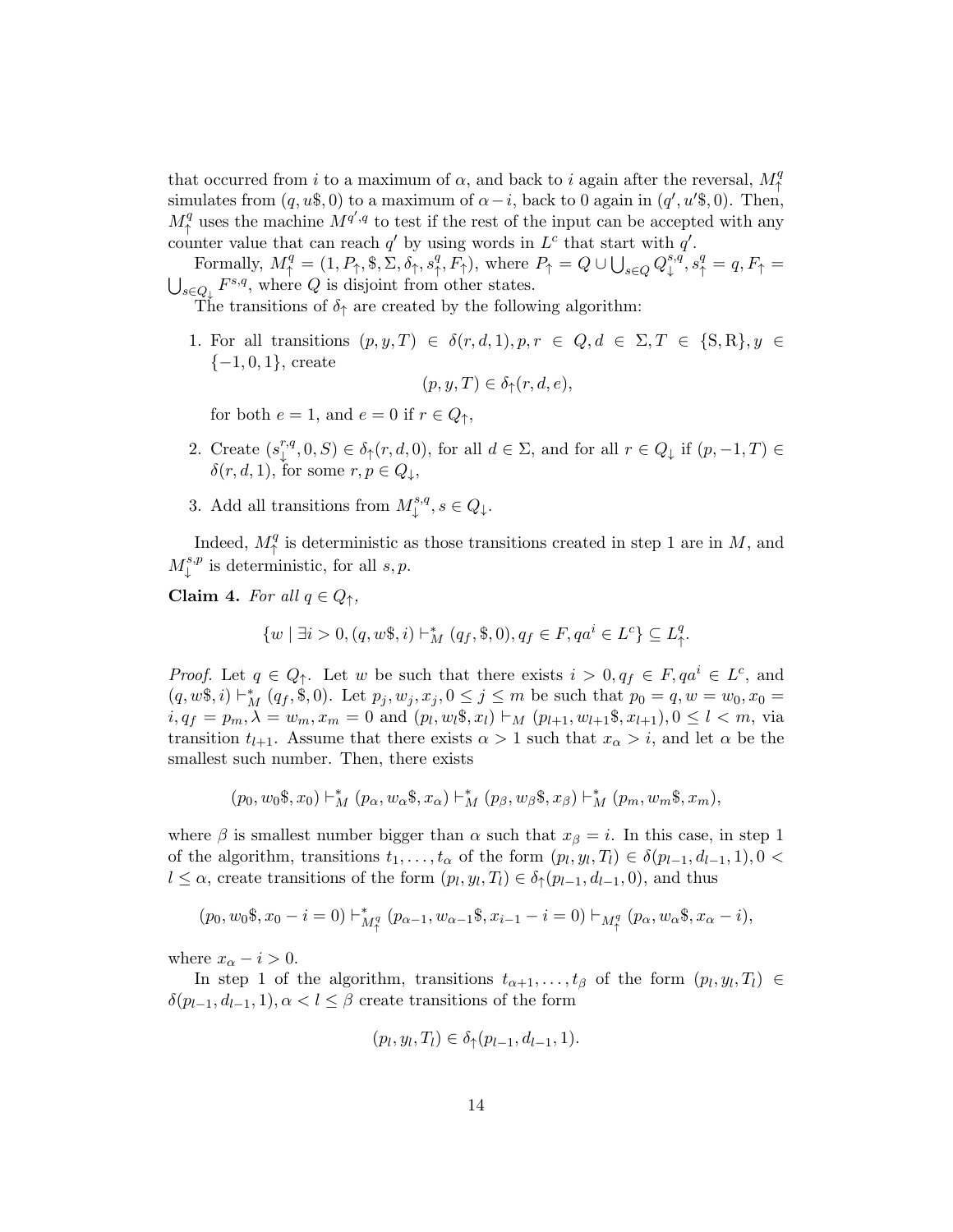Thus,  $(p_\alpha, w_\alpha\$ ,  $x_\alpha - i$ )  $\vdash^*_{M_1^q} (p_\beta, w_\beta\$ ,  $x_\beta - i = 0)$ , since  $x_\alpha - i, \ldots, x_{\beta-1} - i$  are all greater than 0. Then, using transitions of type 2,  $(p_\beta, w_\beta \$ q 0) \vdash\_{M^q\_\uparrow} (s\_\downarrow^{p\_\beta,q})  $_{\downarrow}^{\mu_{\beta},q},w_{\beta},\emptyset).$ Then since  $(p_\beta, w_\beta \$ , x\_\beta) \vdash\_M^\* (p\_m, \\$, 0), p\_m \in F, and  $p_\beta \in Q_\downarrow, qa^i \in L^c$ , then  $w \in$  $L^{p_\beta,q}_+$  $\downarrow^{\mu_{\beta},q}$ , by Claim 2. Then

$$
(s_\downarrow^{p_\beta,q}, w_\beta\$,0) \vdash^*_{M_\downarrow^{p_\beta,q}} (q'_f, \$,0),
$$

for some  $q'_f \in F$ .

Lastly, the case where there does not exist an  $\alpha > i$  such that  $x_{\alpha} > i$  (thus i is the highest value in counter) is similar, by applying transitions of type 1 until the transitions before the first decrease, then a transitions of type 2, followed by a sequence of type 3 as above.

Claim 5. For all  $q \in Q_{\uparrow}$ ,

$$
L_1^q \subseteq \{w \mid \exists i > 0, (q, w\$, i) \vdash_M^* (q_f, \$, 0), q_f \in F, qa^i \in L^c \}.
$$

*Proof.* Let  $w \in L(M^q_+$  $\uparrow$ <sup>q</sup>). Then

$$
(q,w\$,0) \vdash^*_{M^q_\uparrow} (q',w'\$,0) \vdash_{M^q_\uparrow} (q',\delta^c(s^c_0,q'),w'\$,0) \vdash^*_{M^q_\uparrow} (q'_f,\$,0),
$$

where  $q'_{f} \in F^{q',q}$ . Let  $\beta, p_l, w_l, x_l, 0 \leq l \leq \beta$  be such that  $p_0 = q, w_0 = w, x_0 = w$  $0, q' = p_{\beta}, w' = w_{\beta}, x_{\beta} = 0$  such that  $(p_l, w_l, x_l) \vdash_{M^q_+} (p_{l+1}, w_{l+1}, x_{l+1}), 0 \leq l < \beta.$ 

Then  $w' \in L_1^{q',q}$  $\downarrow^{q',q}$ , and hence by Claim 3, there exists  $i \geq 0$  such that  $(q', w' \$, i) \vdash_M^*$  $(q_f, \$, 0), q_f \in F, q a^i \in L^c$ . Further, by the construction in step 1,

$$
(p_0, w_0\$, x_0 + i) \vdash_M \cdots \vdash_M (p_\beta, w_\beta\$, x_\beta + i),
$$

and since  $x_0 = x_\beta = 0$  and  $w' = w_\beta$  and  $q' = p_\beta$ , then  $(q, w\$ dd,  $i) \vdash_M^* (q_f, \$, 0)$  and  $qa^i \in L^c$  and the claim follows.

Hence, Equation 2 holds.

It is also known that DCM is closed under union (by increasing the number of counters). Therefore, the finite union is in DCM.

 $\Box$ 

 $\Box$ 

From this, we obtain the following general result.

**Theorem 3.** Let  $L \in \text{DCM}(1,1), L_1, L_2 \in \text{NPCM}$ . Then both  $(L_1^{-1}L)L_2^{-1}$  and  $L_1^{-1}(LL_2^{-1})$  are a finite union of languages in DCM(1,1). Furthermore, both languages are in DCM.

 $\Box$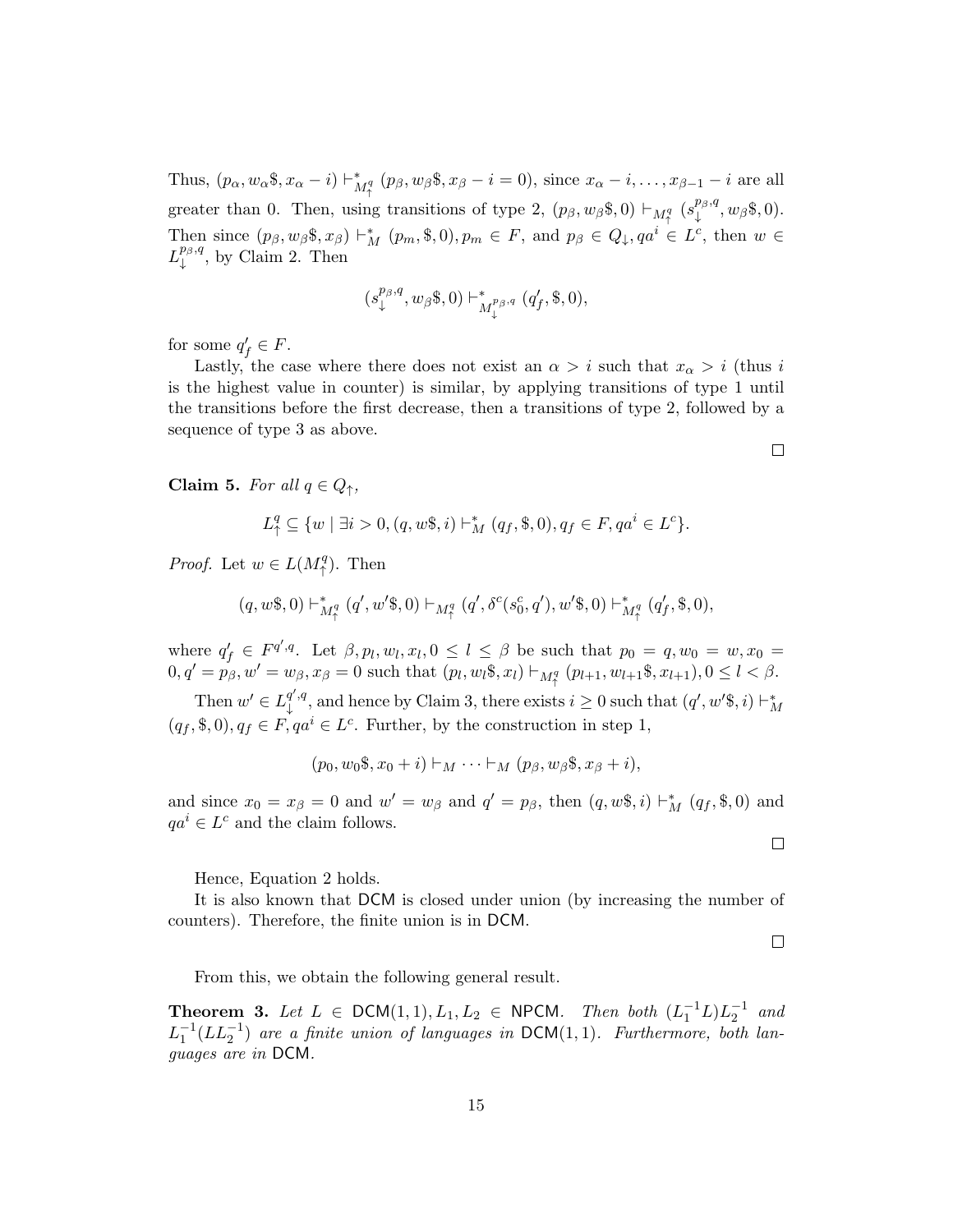*Proof.* It will first be shown that  $(L_1^{-1}L)L_2^{-1}$  is the finite union of languages in DCM(1, 1). Indeed,  $L_1^{-1}L$  is the finite union of languages in DCM(1, 1),  $1 \le i \le k$  by Lemma 1, and so  $L_1^{-1}L = \bigcup_{i=1}^k X_i$  for  $X_i \in \text{DCM}(1,1)$ . Further, for each i,  $X_i L_2^{-1}$ 2 is the finite union of  $DCM(1, 1)$  languages by Lemma 2.

It remains to show that  $\bigcup_{i=1}^{k} X_i L_2^{-1} = (L_1^{-1}L) L_2^{-1}$ . If  $w \in \bigcup_{i=1}^{k} X_i L_2^{-1}$ , then  $w \in X_i L_2^{-1}$  for some  $i, 1 \leq i \leq k$ , then  $wy \in X_i, y \in L_2$ . Then  $wy \in L_1^{-1}L$ , and  $w \in (L_1^{-1}L)L_2^{-1}$ . Conversely, if  $w \in (L_1^{-1}L)L_2^{-1}$ , then  $wy \in L_1^{-1}L$  for some  $y \in L_2$ , and so  $wy \in X_i$  for some  $i, 1 \le i \le k$ , and thus  $w \in X_i L_2^{-1}$ .

For  $L_1^{-1}(LL_2^{-1})$ , it is true that  $LL_2^{-1} \in \text{DCM}(1,1)$  by Lemma 2. Then  $L_1^{-1}(LL_2^{-1})$ is the finite union of  $DCM(1, 1)$  by Lemma 1.

It is also known that DCM is closed under union (by increasing the number of counters). Therefore, both finite unions are in DCM.  $\Box$ 

And, as with Corollary 3, this can be generalized to any language families that are reversal-bounded counter augmentable.

**Corollary 5.** Let  $L \in \text{DCM}(1,1), L_1 \in \mathcal{F}_1, L_2 \in \mathcal{F}_2$ , where  $\mathcal{F}_1$  and  $\mathcal{F}_2$  are any families of languages that are reversal-bounded counter augmentable. Then  $(L_1^{-1}L)L_2^{-1}$ and  $L_1^{-1}(LL_2^{-1})$  are both a finite union of languages in  $DCM(1, 1)$ . Furthermore, both languages are in DCM.

As a special case, when using the fixed regular language  $\Sigma^*$  for the right and left quotient, we obtain:

Corollary 6. Let  $L \in \text{DCM}(1, 1)$ . Then suff(L) and  $\inf(L)$  are both DCM languages.

It is however necessary that the number of counters increase to accept  $\text{suffix}(L)$ and  $\inf(L)$ , for some  $L \in \text{DCM}(1, 1)$ . The result also holds for the outfix operator.

**Proposition 4.** There exists  $L \in \text{DCM}(1,1)$  where all of suff(L),  $\text{inf}(L)$ ,  $\text{out}(L)$ are not in  $DCM(1, 1)$ .

*Proof.* Assume otherwise. Let  $L = \{a^n b^n c^n \mid n \ge 0\}$ ,  $L_1 = \{a^n b^n c^k \mid n, k \ge 0\}$  $0\}, L_2 = \{a^n b^m c^m \mid n, m \ge 0\}, L_3 = \{a^n b^m c^k \mid n, m, k \ge 0\}.$  Let  $\Sigma = \{a, b, c\}$  and  $\Gamma = \{d, e, f\}.$ 

It is well-known that L is not a context-free language, and therefore is not a DCM(1,1) language. However, each of  $L_1, L_2, L_3$  are DCM(1,1) languages, and therefore, so are  $\overline{L_1}, \overline{L_2}, \overline{L_3}$  and so is  $L' = d\#_1 \overline{L_1} \#_2 \cup e\#_1 \overline{L_2} \#_2 \cup f\#_1 \overline{L_3} \#_2$  (all complements over  $\Sigma^*$ ). It can also be seen that  $\overline{L} = \overline{L_1} \cup \overline{L_2} \cup \overline{L_3}$ .

But  $\text{suffixing } L' \cap \#_1 \Sigma^* \#_2 = \inf(L') \cap \#_1 \Sigma^* \#_2 = \text{outf}(L') \cap \#_1 \Sigma^* \#_2 = \#_1 L \#_2$ and since  $DCM(1, 1)$  is closed under intersection with regular languages and left and right quotient by a symbol, and complement, this implies L is a  $DCM(1, 1)$  language, a contradiction.  $\Box$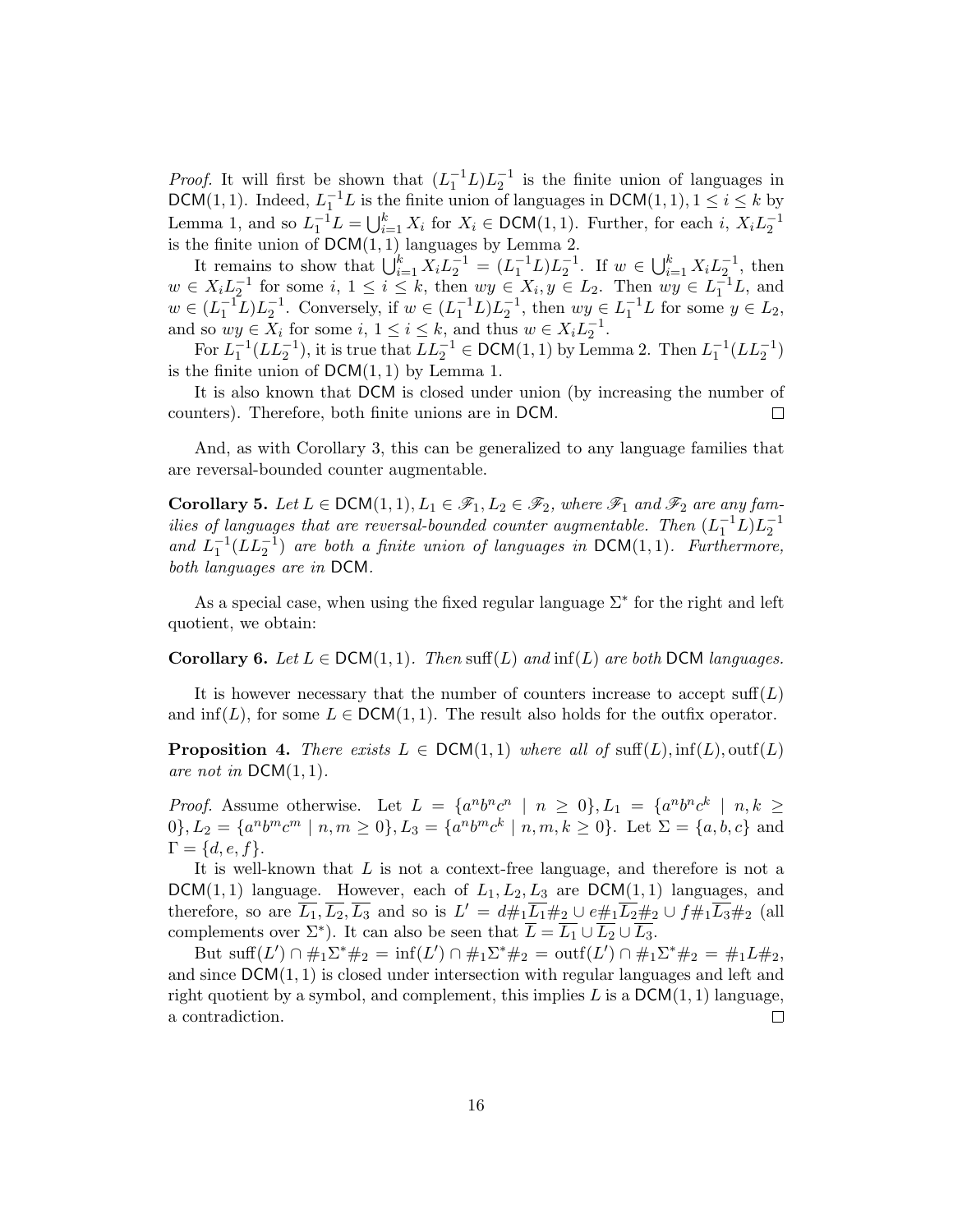### 3.4 Non-Closure of Suffix, Infix and Outfix with Multiple Counters or Reversals

In [3], a technique was used to show languages are not in DCM and  $2DCM(1)$  simultaneously. The technique uses undecidable properties to show non-closure. As  $2DCM(1)$  machines have two-way input and a reversal-bounded counter, it is difficult to derive "pumping" lemmas for these languages. Furthermore, unlike DCM and NCM machines, 2DCM(1) machines can accept non-semilinear languages. For example,  $L_1 = \{a^i b^k \mid i, k \geq 2, i \text{ divides } k\}$  can be accepted by a 2DCM(1) whose counter makes only one reversal. However,  $L_2 = \{a^i b^j c^k \mid i, j, k \ge 2, k = ij\}$  cannot be accepted by a 2DCM(1) [9]. This technique from [3] works as follows. The proof uses the fact that there is a recursively enumerable but not recursive language  $L_{\text{re}} \subseteq \mathbb{N}_0$  that is accepted by a deterministic 2-counter machine [12]. Thus, the machine when started with  $n \in \mathbb{N}_0$  in the first counter and zero in the second counter, eventually halts (i.e., accepts  $n \in L_{\text{re}}$ ).

Examining the constructions in [12] of the 2-counter machine demonstrates that the counters behave in a regular pattern. Initially one counter has some value  $d_1$ and the other counter is zero. Then, the machine's operation can be divided into phases, where each phase starts with one of the counters equal to some positive integer  $d_i$  and the other counter equals 0. During the phase, the positive counter decreases, while the other counter increases. The phase ends with the first counter containing 0 and the other counter containing  $d_{i+1}$ . In the next phase, the modes of the counters are interchanged. Thus, a sequence of configurations where the phases are changing will be of the form:

$$
(q_1, d_1, 0), (q_2, 0, d_2), (q_3, d_3, 0), (q_4, 0, d_4), (q_5, d_5, 0), (q_6, 0, d_6), \ldots
$$

where the  $q_i$ 's are states, with  $q_1 = q_s$  (the initial state), and  $d_1, d_2, d_3, \ldots$  are positive integers. The second component of the configuration refers to the value of the first counter, and the third component refers to the value of the second. Also, notice that in going from state  $q_i$  in phase i to state  $q_{i+1}$  in phase  $i+1$ , the 2-counter machine goes through intermediate states.

For each i, there are 5 cases for the value of  $d_{i+1}$  in terms of  $d_i$ :  $d_{i+1}$  =  $d_i$ ,  $2d_i$ ,  $3d_i$ ,  $d_i/2$ ,  $d_i/3$  (the division operation only occurs if the number is divisible by 2 or 3, respectively). The case applied is determined by  $q_i$ . Hence, a function h can be defined such that if  $q_i$  is the state at the start of phase  $i, d_{i+1} = h(q_i)d_i$ , where  $h(q_i)$  is one of  $1, 2, 3, 1/2, 1/3$ .

Let T be a 2-counter machine accepting a recursively enumerable language that is not recursive. Assume that  $q_1 = q_s$  is the initial state, which is never re-entered, and if T halts, it does so in a unique state  $q_h$ . Let Q be the states of T, and 1 be a new symbol.

In what follows,  $\alpha$  is any sequence of the form  $\#I_1\#I_2\#\cdots\#I_{2m}\#$  (thus we assume that the length is even), where for each  $i, 1 \leq i \leq 2m, I_i = q1^k$  for some  $q \in Q$  and  $k \geq 1$ , represents a possible configuration of T at the beginning of phase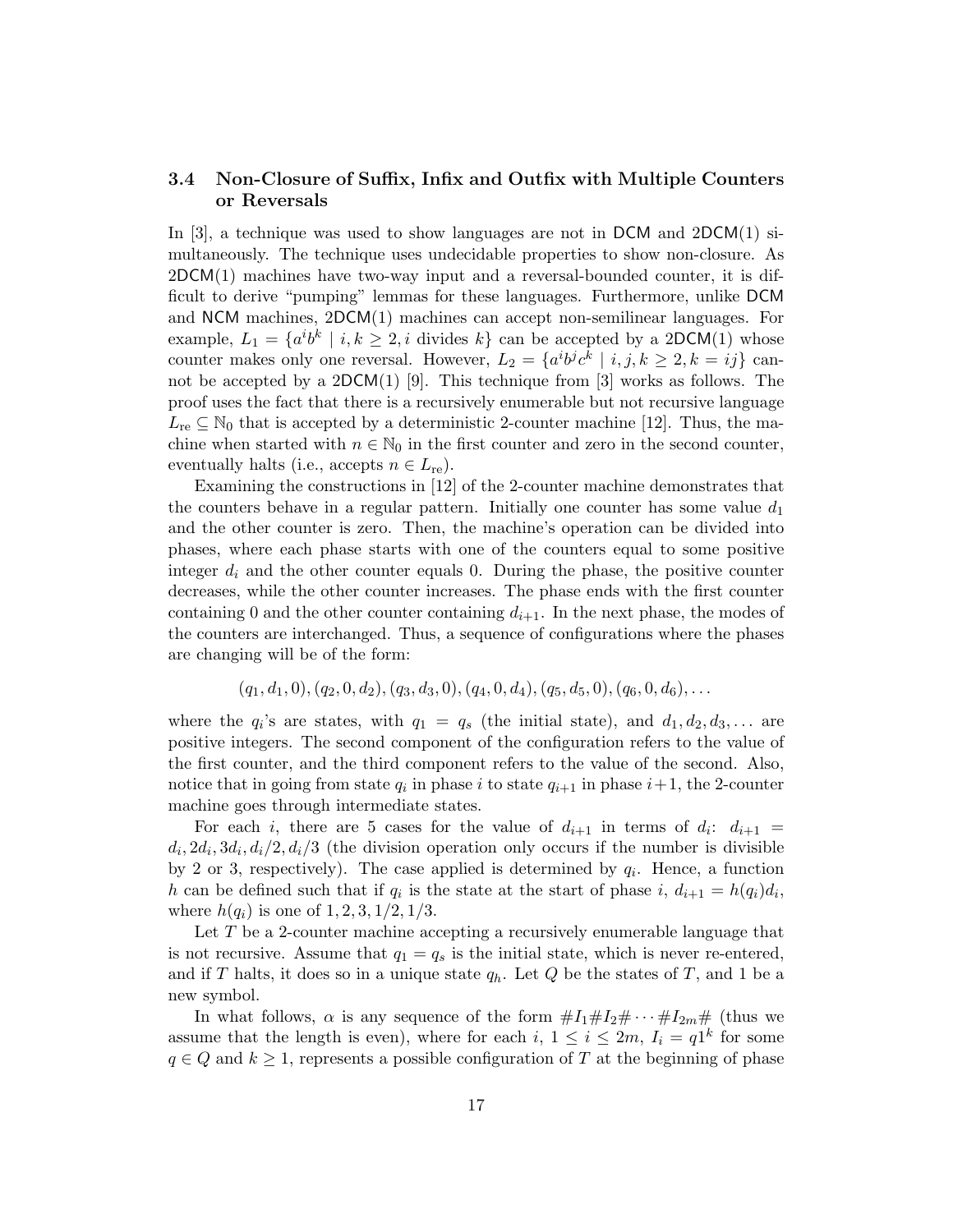i, where q is the state and k is the value of the first counter (resp., the second) if i is odd (resp., even).

Define  $L_0$  to be the set of all strings  $\alpha$  such that

- 1.  $\alpha = \#I_1 \# I_2 \# \cdots \# I_{2m} \#;$
- 2.  $m > 1$ ;
- 3. for  $1 \leq j \leq 2m-1$ ,  $I_j \Rightarrow I_{j+1}$ , i.e., if T begins in configuration  $I_j$ , then after one phase, T is in configuration  $I_{j+1}$  (i.e.,  $I_{j+1}$  is a valid successor of  $I_j$ );

Then, the following was shown in [3].

**Lemma 2.**  $L_0$  is not in DCM ∪ 2DCM(1).

We will use this language exactly to show taking either the suffix, infix or outfix of a language in  $DCM(1,3)$ ,  $DCM(2,1)$  or  $2DCM(1)$  can produce languages that are in neither DCM nor 2DCM(1).

**Theorem 4.** There exists a language L in all of  $L \in \text{DCM}(1, 3)$ ,  $L \in \text{DCM}(2, 1)$ , and  $L \in 2DCM(1)$  (which makes no turn on the input and 3 reversals on the counter) such that suff(L)  $\notin$  DCM ∪ 2DCM(1), inf(L)  $\notin$  DCM ∪ 2DCM(1), and outf(L)  $\notin$  $DCM \cup 2DCM(1)$ .

*Proof.* Let  $L_0$  be the language defined above, which we know is not in DCM ∪ 2DCM(1). Let a, b be new symbols. Clearly,  $bL_0b$  is also not in DCM ∪ 2DCM(1). Let  $L = \{a^i b \# I_1 \# I_2 \# \cdots \# I_{2m} \# b \mid I_1, \ldots, I_{2m} \text{ are configurations of the 2-counter}$ machine T,  $i \leq 2m-1, I_{i+1}$  is not a valid successor of  $I_i$ . Clearly L is in DCM(1,3), in  $DCM(2, 1)$ , and in  $2DCM(1)$  (which makes no turn on the input and 3 reversals on the counter).

Let  $L_1$  be suff(L). Suppose  $L_1$  is in DCM (resp., 2DCM(1)). Then  $L_2 = \overline{L_1}$  is also in DCM (resp.,  $2DCM(1)$ ).

Let  $R = \{b \# I_1 \# I_2 \cdots \# I_{2m} \# b \mid I_1, \ldots, I_{2m} \text{ are configurations of } T \}.$  Then since R is regular,  $L_3 = L_2 \cap R$  is in DCM (resp, 2DCM(1)). We get a contradiction, since  $L_3 = bL_0b.$ 

Non-closure under infix and outfix can be shown similarly.

 $\Box$ 

This implies non-closure under left-quotient with regular languages, and this result also extends to the embedding operation, a generalization of outfix.

Corollary 7. There exists  $L \in \text{DCM}(1, 3), L \in \text{DCM}(2, 1), L \in 2\text{DCM}(1)$  (which makes no turn on the input and 3 reversals on the counter), and  $R \in \text{REG}$  such that  $R^{-1}L \notin \mathsf{DCM} \cup 2\mathsf{DCM}(1)$ .

Corollary 8. Let  $m > 0$ . Then there exists  $L \in \text{DCM}(1,3), L \in \text{DCM}(2,1), L \in$  $2DCM(1)$  (which makes no turn on the input and 3 reversals on the counter) such that emb $(L, m) \notin \text{DCM} \cup 2\text{DCM}(1)$ .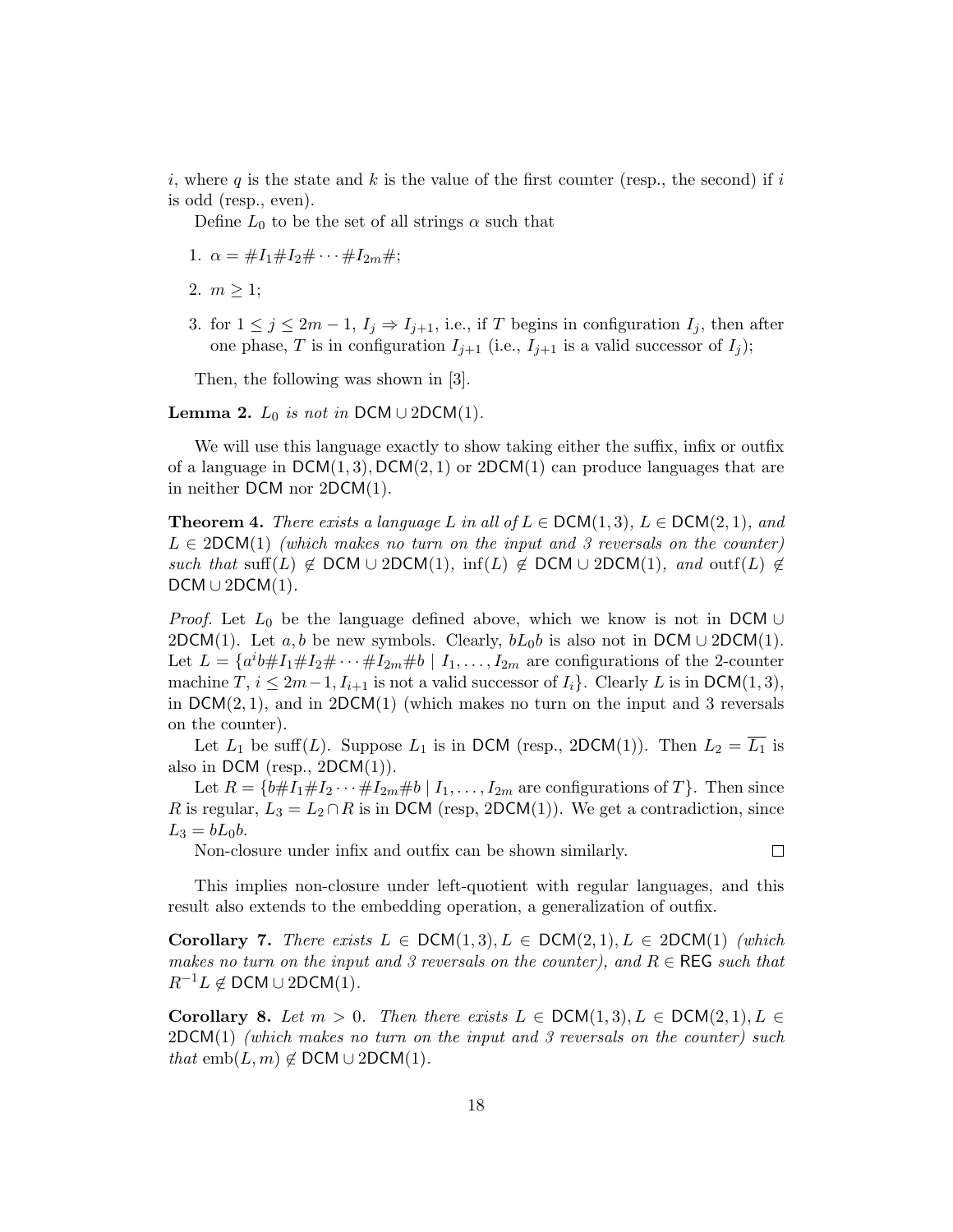The results of Theorem 4 and Corollary 7 are optimal for suffix and infix as these operations applied to  $DCM(1, 1)$  are always in DCM by Corollary 6 (and since  $DCM(1, 2) = DCM(1, 1)$ . But whether the outfix and embedding operations applied to DCM(1, 1) languages is always in DCM is an open question.

#### 3.5 Closure for Bounded Languages

In this subsection, deletion operations applied to bounded and letter-bounded languages will be examined.

The following is a required corollary to Theorem 2.

**Corollary 9.** Let  $L \subseteq #a^*#$  be accepted by a 2NCM. Then L is regular.

*Proof.* Let M be a 2NCM accepting L. We can construct another 2NCM  $M'$  which when given  $a^n$ , simulates M on  $\#a^n\#$ . Indeed, M' simulates the moves of M on the left  $#$  (resp., right  $#$ ), when M' on on the left (resp., right) end marker. From Theorem 2,  $L(M') = \{a^n \mid \#a^n \# \in L\}$  is regular. It follows that L is also regular.  $\Box$ 

**Theorem 5.** If L is a bounded language accepted by either a finite-crossing 2NCM, an NPCM or a finite-crossing 2DPCM, then all of  $\text{pref}(L)$ ,  $\text{suffix}(L)$ ,  $\text{inf}(L)$ ,  $\text{outf}(L)$ can be accepted by a DCM.

*Proof.* By Theorem 1, L can always be converted to an NCM. Further, one can construct NCM's accepting  $\text{pref}(L), \text{suffix}(L), \text{inf}(L), \text{outf}(L)$  since one-way NCM is closed under prefix, suffix, infix and outfix. In addition, it is known that applying these operations on bounded languages produce only bounded languages. Thus, by another application of Theorem 1, the result can then be converted to a DCM.  $\Box$ 

The "finite-crossing" requirement in the theorem above is necessary:

**Proposition 5.** There exists a letter-bounded language L accepted by a  $2DCM(1)$ machine which makes only one reversal on the counter such that suff(L) (resp.,  $\inf(L)$ ,  $\mathrm{outf}(L)$ ,  $\mathrm{pref}(L)$ ) is not in DCM ∪ 2DCM(1).

*Proof.* Let  $L = \{a^i \# b^j \# \mid i, j \geq 2, j \text{ is divisible by } i\}$ . Clearly, L can be accepted by a 2DCM(1) which makes only one reversal on the counter. If  $\text{suffix}(L)$  is in DCM ∪ 2DCM(1), then  $L' = \text{suffix}(L) \cap \#b^+\#$  would be in DCM ∪ 2DCM(1). From Corollary 9, we get a contradiction, since  $L'$  is not semilinear. The other cases are shown similarly.  $\Box$ 

**Open:** If L is a bounded language accepted by a DCM and R is a non-bounded regular set, are RL, LR in DCM (note that a DCM has a right end-marker)?